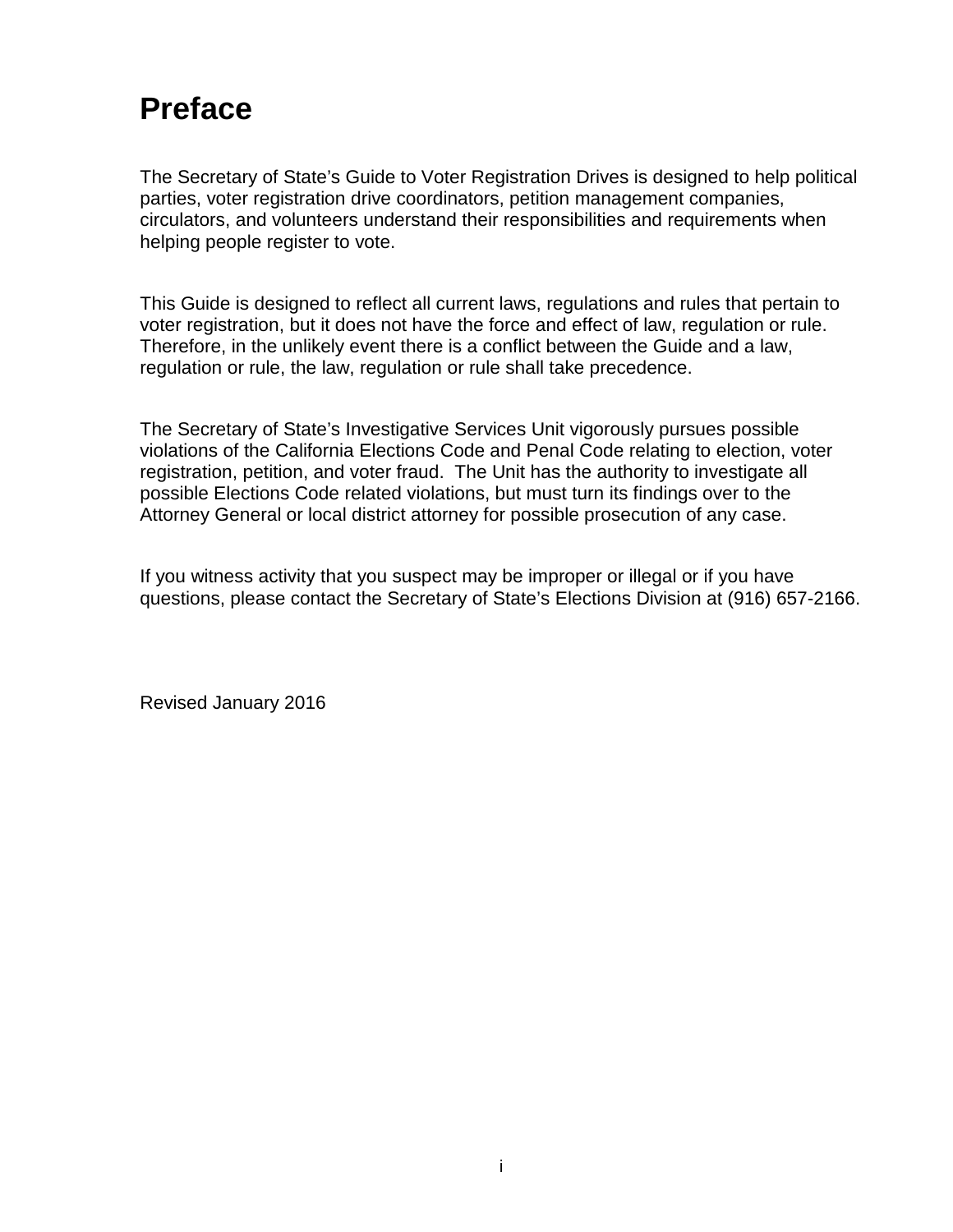# **Table of Contents**

| <b>Chapter I. Planning A Voter Registration Drive</b>                                              |  |
|----------------------------------------------------------------------------------------------------|--|
| <b>Chapter II. Training Your Team</b>                                                              |  |
|                                                                                                    |  |
| Voter Registration Card (VRC) – The Basics of Voter                                                |  |
| <b>Completing a Paper Affidavit of Registration </b> 12                                            |  |
| <b>Chapter III. Penalties for Failing to Comply with Voter</b><br><b>Registration Requirements</b> |  |
|                                                                                                    |  |
|                                                                                                    |  |
| <b>Appendices</b>                                                                                  |  |
|                                                                                                    |  |
| Cample Statement of Circulator's Pespensibilities and Liabilities                                  |  |

| Sample Statement of Circulator's Responsibilities and Liabilities |  |
|-------------------------------------------------------------------|--|
| Possible Voter Registration Fraud Indicators (Appendix C) C-1     |  |
| Voter Registration - Frequently Asked Questions (Appendix D) D-1  |  |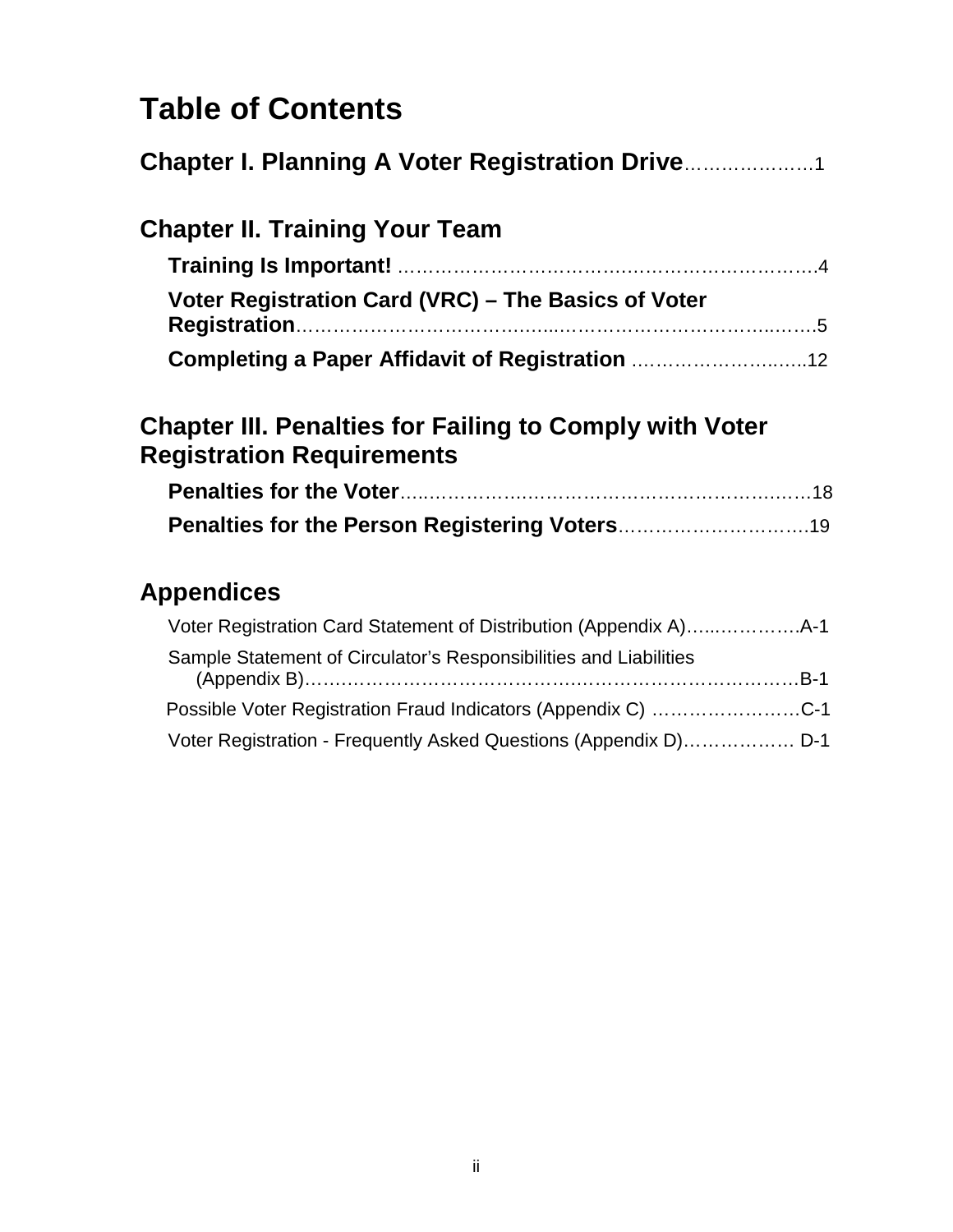# **Chapter I Planning A Voter Registration Drive**

# **Contact Your Local Elections Office**

Planning is the first step of a successful voter registration drive. You must decide if you will conduct your drive using voter registration cards or the California Online Voter Registration applications, or a combination of the two.

Your county elections office can provide you with the materials you need to get started, as well as offer advice about how to conduct a successful registration drive. Please refer to the Secretary of State's website for a list of [county elections offices.](http://www.sos.ca.gov/elections/voting-resources/county-elections-offices/)

# **Develop a Plan**

After consulting with your county elections office and getting the appropriate materials, you may wish to gather important data. While it is possible to distribute voter registration cards at any location, you may wish to develop a plan to reach the largest number of unregistered citizens in your area.

Two questions you may wish to ask to help you develop a plan include:

- How many people in the area where you want to conduct your voter registration drive are already registered to vote?
- How many of those who are not registered to vote will be 18 by the time of the next election, are U.S. citizens, and are residents of California?

Information to help you answer these questions is available from various census publications and from the [United States Census Bureau.](http://www.census.gov/2010census/) Congressional district, city, and state information can be found in the [Guide to State and Local Census Geography.](http://www.census.gov/geo/reference/geoguide.html) These publications also may be available at your local library.

Answering these questions will help you define the scope of your voter registration drive, as well as identify the resources you will need to meet your goals. It may also make the way you approach your efforts more effective and your drive more successful.

# **Distribution Form**

Any person, group or organization requesting more than 50 voter registration cards from a county elections official or the Secretary of State's office must complete a distribution form and state the distribution plan on the form. The distribution plan should describe how the drive will be organized, what groups will be targeted, what methods will be used to distribute cards, and an acknowledgement that organizers know and will follow the laws and rules relating to voter registration. (California Code of Regulations, title 2, § 20001(g).)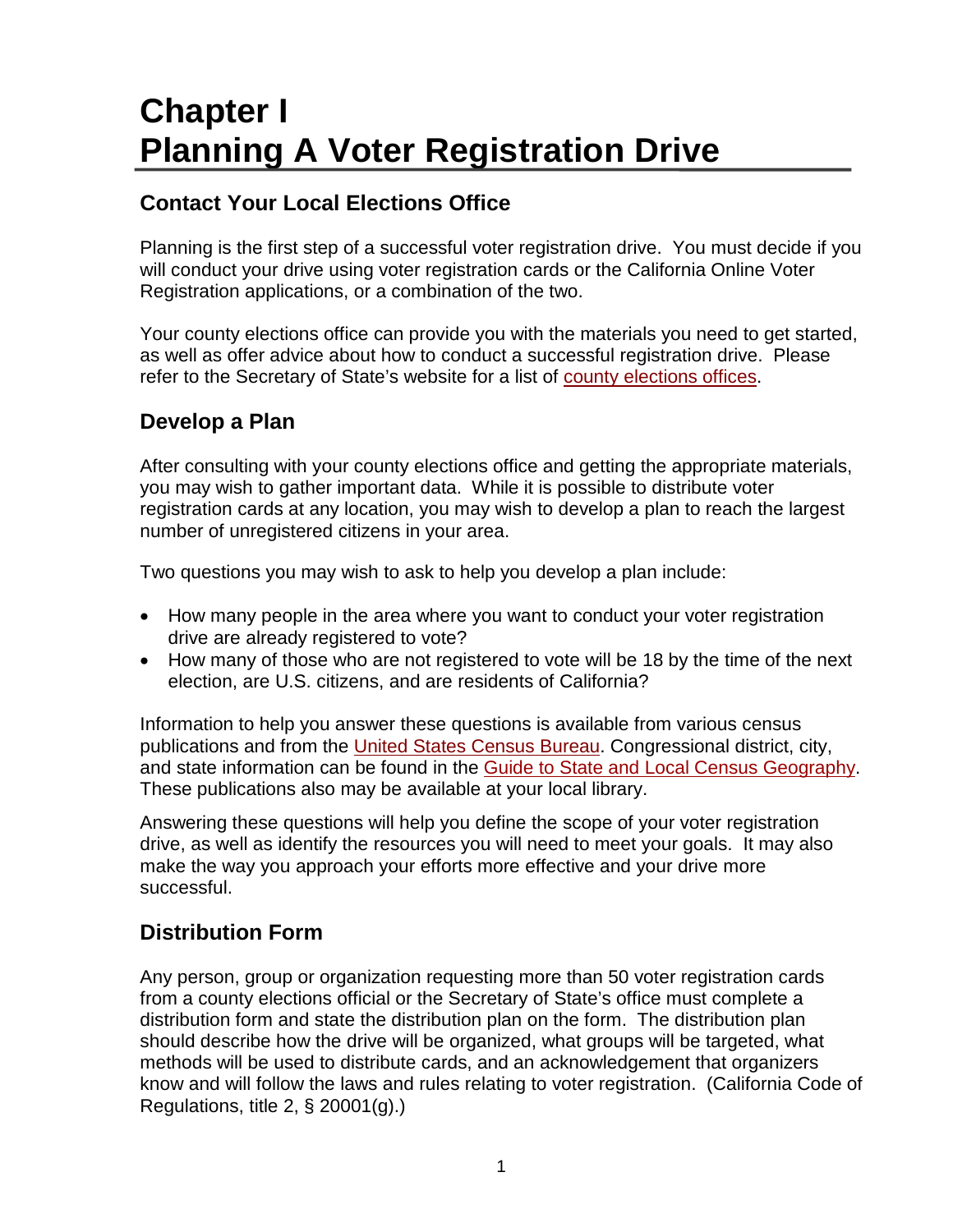A [Voter Registration Card Statement of Distribution form](http://elections.cdn.sos.ca.gov/vrdis.pdf) is available on the Secretary of State's website and in Appendix A.

# **Paying People to Register Citizens to Vote**

Elections Code section 2159.5 states that any person, company, or organization that is paying people to help register citizens to vote, by receiving completed affidavits of registration<sup>[1](#page-3-0)</sup> or by assisting with the submission of an electronic affidavit of registration through the Secretary of State's website, must:

- Maintain a list of the names, addresses, and telephone numbers of everyone that the person, company, or organization has agreed to pay for helping register citizens to vote.
- Provide each person who is being compensated for helping register citizens to vote with a written statement of that person's personal responsibilities and liabilities under Elections Code sections 2138, 2138.5, 2139, 2150, 2158, 2159, 18100, 18101, 18103, 18106, 18108, 18108.1, and 18108.5; and maintain for at least three years, a written acknowledgment that the person received the written statement. [A Sample Statement of Circulator's Responsibilities and Liabilities can be found in Appendix B.]
- Only compensate people who comply with the requirements of Elections Code section 2159, which states in pertinent part that "any person who, in exchange for money or other valuable consideration, assists another to register to vote by receiving the completed affidavit of registration from the elector, shall sign in his or her handwriting and affix directly on the affidavit of registration his or her full name, telephone number, and address, and the name and telephone number of the person, company, or organization, if any, that agrees to pay money or other valuable consideration for the completed affidavit of registration."
- Submit all affidavits of registration collected to the elections official, even if some affidavits do not contain all of the information required by Elections Code sections 2150 and 2159. When submitting the completed affidavits, place the affidavits that contain all of the required information into a group and attach a signed acknowledgement that the affidavits in the group are in compliance with Elections Code sections 2150 and 2159. If there are affidavits that do not contain all of the required information, place them into a group and attach a signed acknowledgment that the affidavits in the group are not in compliance with Elections Code sections 2150 and 2159.

Failure to comply with any of these requirements is a misdemeanor punishable by a fine of up to one thousand dollars (\$1,000), up to one year in jail, or both. The fine and imprisonment time increase upon a third or subsequent conviction. (Elections Code § 18108.5.)

<span id="page-3-0"></span> $1$  The Elections Code, in most places, refers to completed voter registration cards as affidavits of registration. For purposes of this guide, completed voter registration cards are referred to as affidavits of registration.  $\overline{a}$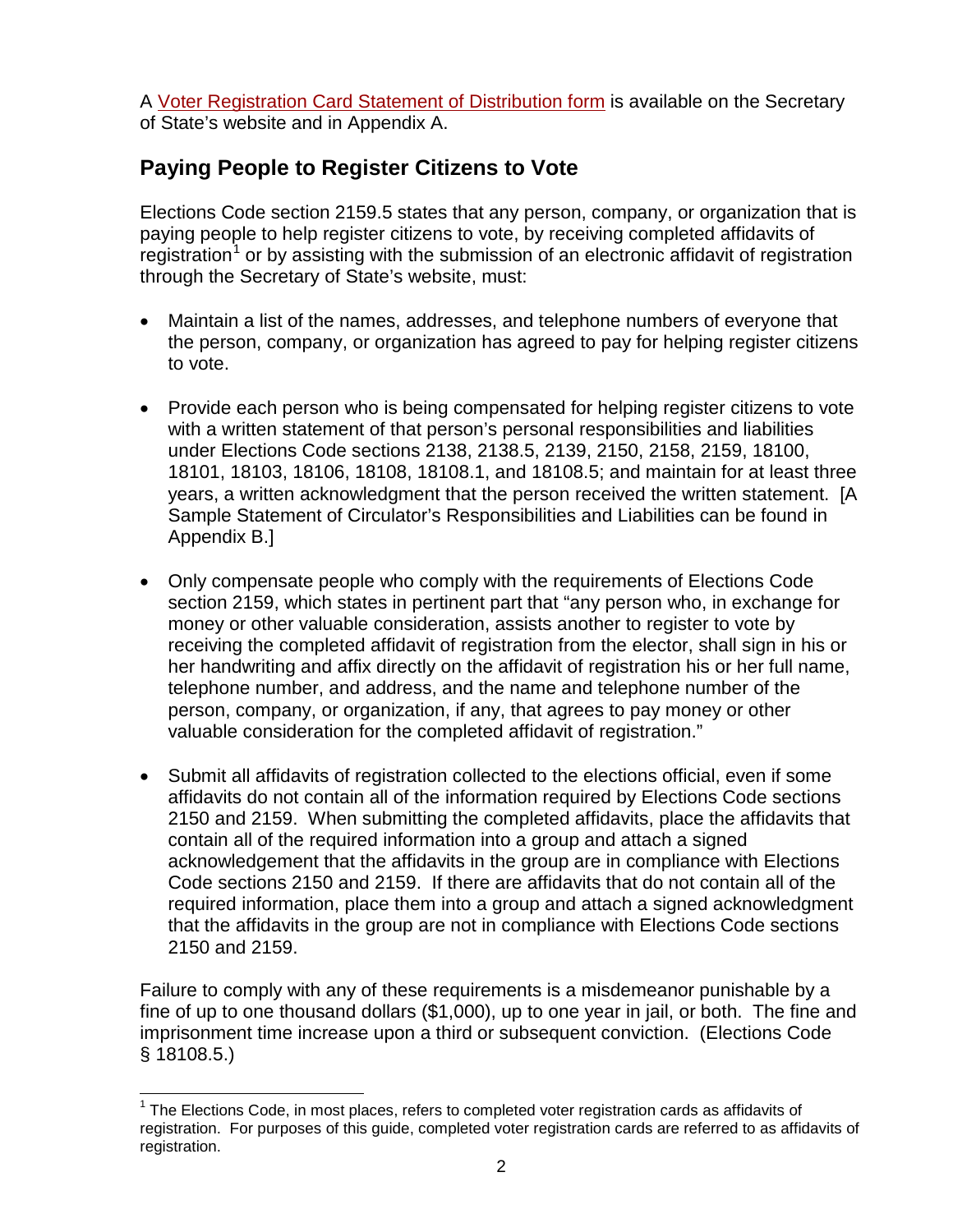As a registration drive organizer, you should be mindful of the potential for voter registration fraud. A list of possible voter registration fraud indicators can be found in Appendix C. Please contact the Secretary of State's Elections Division at (916) 657-2166 for more information.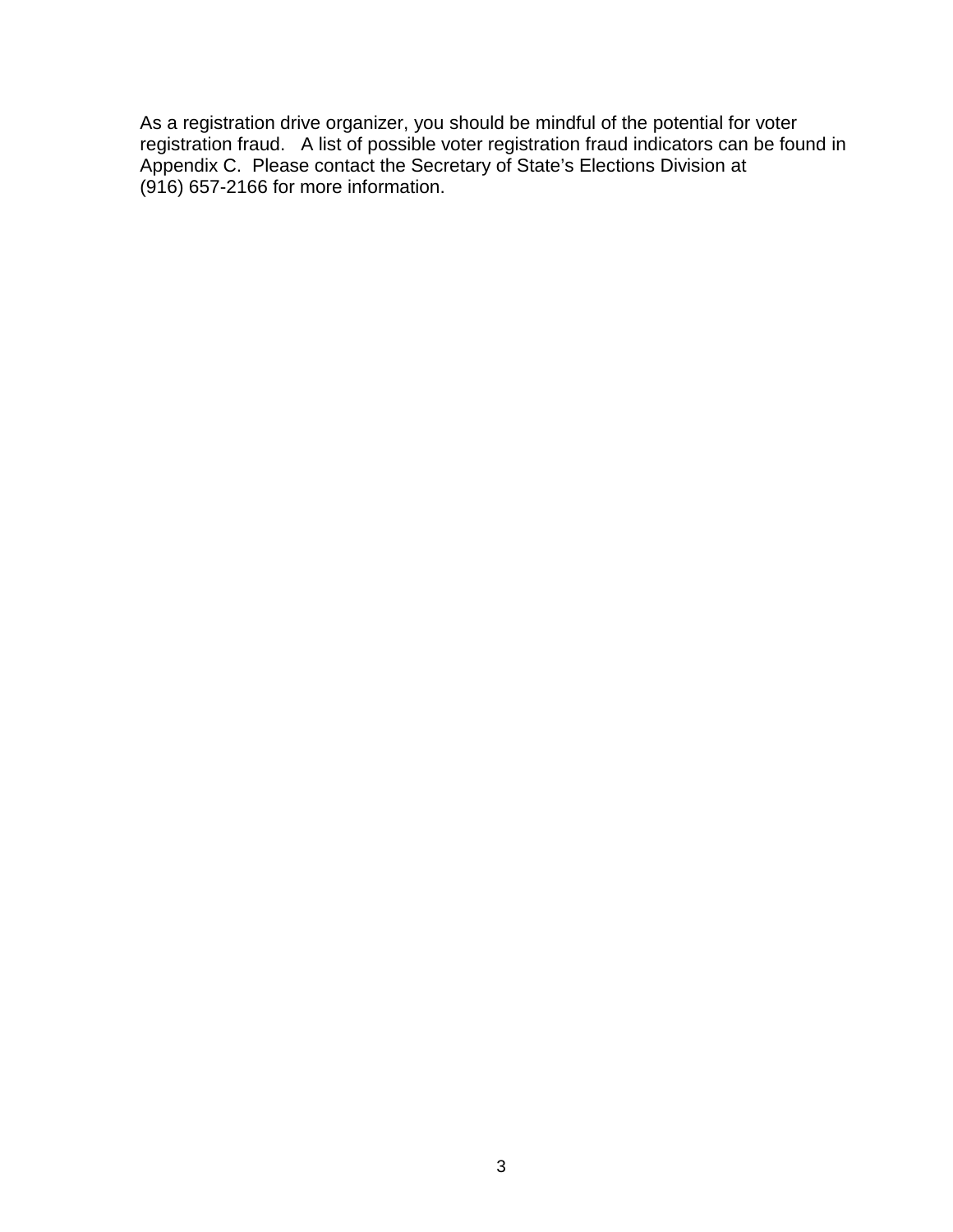# **Chapter II Training Your Team**

# **Training Is Important!**

It is critical that everyone working or volunteering for you understands the procedures and laws relating to voter registration. Before being sent out to register people to vote, be certain that each person knows the eligibility requirements for registration and how important it is for registrants to correctly complete the voter registration card.

If your workers or volunteers give out incorrect information, they and you, as the drive organizer, may inadvertently deny a qualified citizen the ability to register to vote or register a person who is not qualified to register to vote. There are criminal penalties for intentionally denying qualified citizens the opportunity to register to vote or for registering someone to vote who is not eligible to register to vote.

Please have your workers or volunteers review this Guide, especially the section "Who Can Register to Vote in California?" which begins on page 7, as well as the Secretary of State's [Frequently Asked Questions.](http://www.sos.ca.gov/elections/elections_faq.htm)

# **Contact Your Local Elections Official**

Be sure to contact your local elections official about training everyone involved in your registration drive. Many local elections officials conduct voter registration training programs and have printed material or other resources that might be useful in training your workers and volunteers. Please refer to the Secretary of State's website for a list of [county elections offices.](http://www.sos.ca.gov/elections/voting-resources/county-elections-offices/)

# **Basic Information**

The following information should be shared with your workers or volunteers to ensure they are aware of the voter registration laws and regulations, and to help them answer questions about voter registration. Each worker or volunteer must understand that if a person asks a question and the worker or volunteer is unsure of the answer, they should refer the person to the appropriate elections official.

Workers and volunteers should have a copy of the "Voter Registration - Frequently Asked Questions" information in Appendix D when registering voters.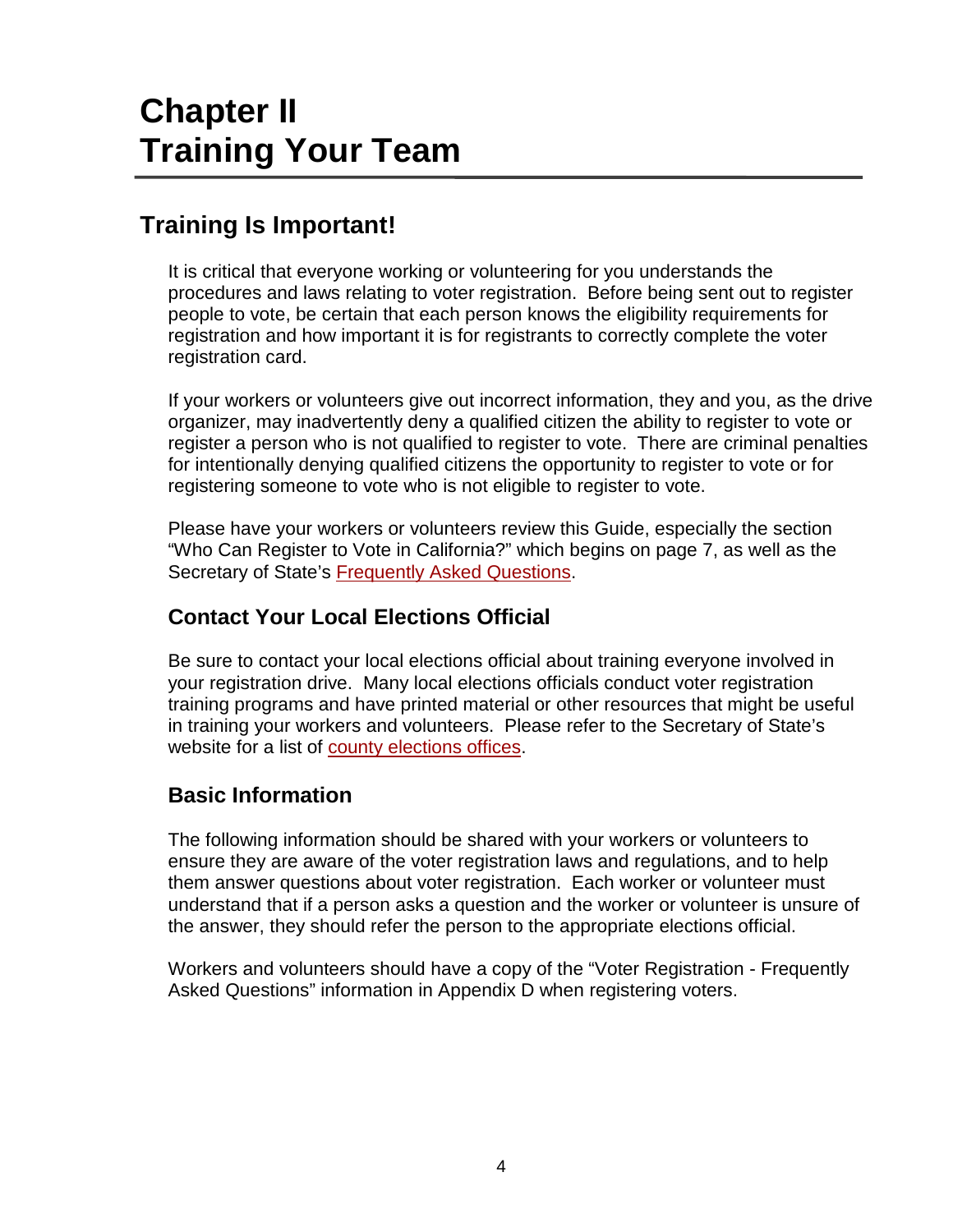# **Voter Registration Card (VRC) – The Basics of Voter Registration**

## **State Voter Registration Card vs. County Voter Registration Card**

**State Voter Registration Card** 

The state VRC is pre-printed with a mailing address to the Secretary of State's office in Sacramento. These cards come to the Secretary of State's office, are sorted by hand and then forwarded to the appropriate county elections office where the voter is actually placed on the voter rolls.

The state VRC is printed in English, as well as in Spanish, Chinese, Hindi, Japanese, Khmer, Korean, Tagalog, Thai, and Vietnamese, as required by the federal Voting Rights Act.

The benefit of using the state VRC is it can be used in any of 58 counties. However, it will take a person longer to be registered to vote, given that the cards are mailed to one central location, and then mailed out to the appropriate county where the person is registering to vote.

County Voter Registration Card

The county VRC is identical to the state VRC except the pre-printed mailing address on the front is that of a specific county elections office, so these VRCs can be mailed directly back to the specific county elections office.

Counties are only required to provide election materials in certain languages other than English when the number of residents that speak a minority-language exceeds a certain percentage of the population. Therefore, most counties do not print county VRCs in all nine approved languages.

The benefit of using the county VRC is the person will become a registered voter much quicker, since the card is mailed directly to their home county elections office.

# **Which Card to Use**

If you are planning a statewide voter registration drive, you should use the state VRC, especially if you plan to register voters at an event or activity that will attract people from different counties.

If you are conducting your drive exclusively in one county, you should use that county's VRC. This will ensure county elections officials will receive the VRC more quickly. Even if you are conducting a regional voter registration drive involving several counties, you may wish to use VRCs that are specific to each county.

If you are conducting a voter registration drive using **RegisterToVote.ca.gov**, the California Online Voter Registration website, you do not have to make a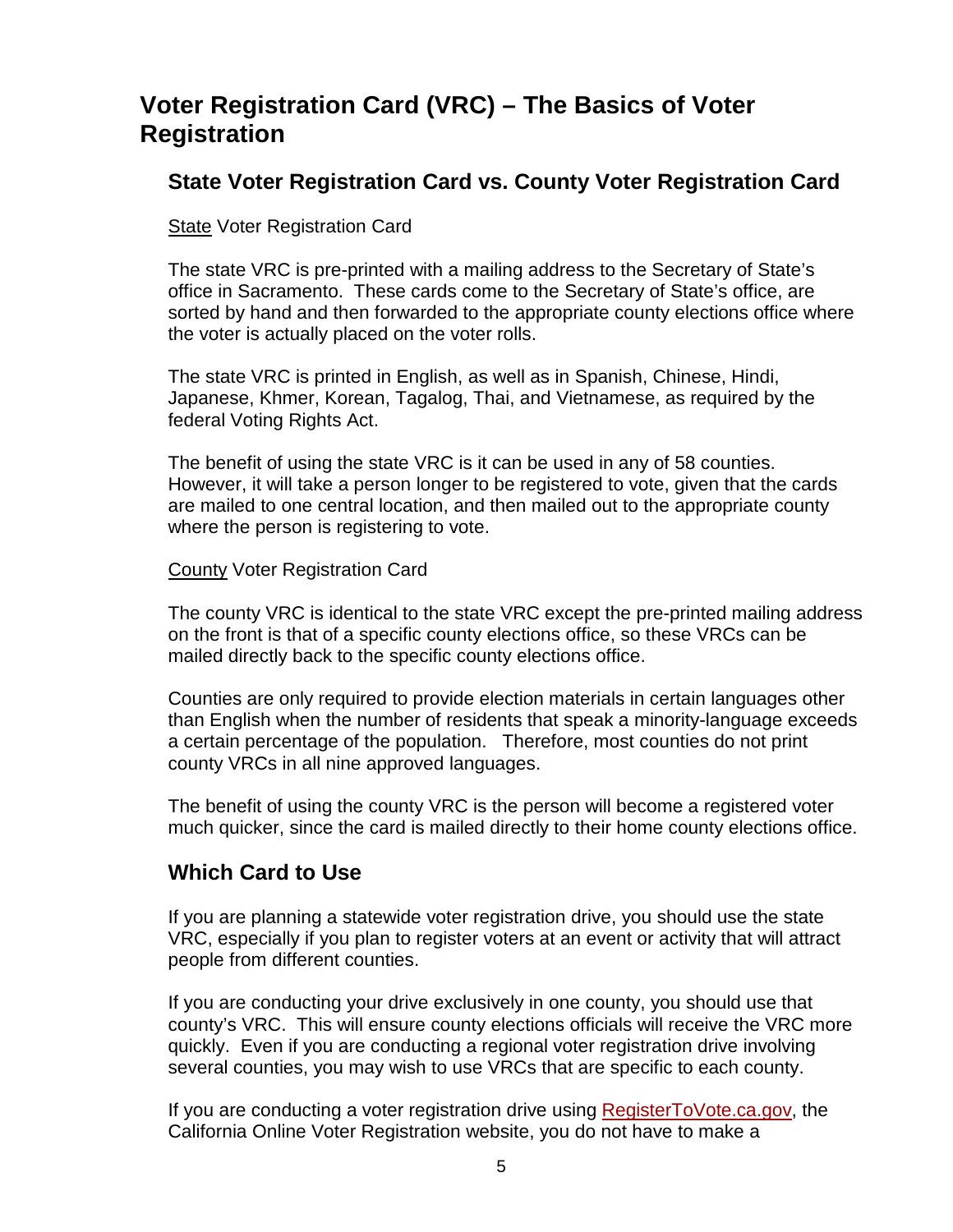determination as to which card to use. The electronically submitted affidavits of registration are automatically sent to the appropriate county.

# **Where To Obtain Voter Registration Cards**

VRCs must be provided in sufficient quantities to anyone who wishes to distribute the cards. However, elections officials are precluded by law from giving cards to anyone who has been convicted of violating voter registration laws within the last five years. (Elections Code § 2158.)

To obtain county VRCs, contact the appropriate county elections office. Please refer to the Secretary of State's website for a list of [county elections offices.](http://www.sos.ca.gov/elections/voting-resources/county-elections-offices/)

To obtain state VRCs, contact the Secretary of State's Elections Division at (916) 657-2166.

Anyone requesting more than 50 VRCs from a county elections official or the Secretary of State's office must complete a distribution form, which includes a plan of distribution, in order to obtain the registration cards. A [Voter Registration Card](http://elections.cdn.sos.ca.gov/vrdis.pdf)  [Statement of Distribution form](http://elections.cdn.sos.ca.gov/vrdis.pdf) is available on the Secretary of State's website and in Appendix A. In order to receive state VRCs, the completed statement and plan of distribution can be faxed to the Secretary of State's office at (916) 653-3214 or mailed to:

Secretary of State Elections Division 1500 11<sup>th</sup> Street, 5<sup>th</sup> Floor Sacramento, CA 95814

Upon receiving a completed request by fax or mail, the Secretary of State will process the request within 48 hours.

If you will be conducting a mass mailing of VRCs without targeting unregistered, eligible citizens and without the intended recipients having asked for the cards, the Secretary of State will help you design a distribution plan to ensure cards are not unnecessarily wasted.

## **Can a Voter Registration Card from One County be Used to Register a Resident of Another County?**

Yes. If a resident of one county uses another county's VRC to register, the county that receives the completed card (affidavit of registration) will forward it to the proper county elections office. (Elections Code § 2114.) However, it is best to use the county-specific cards whenever possible to avoid delays in getting the citizen registered to vote.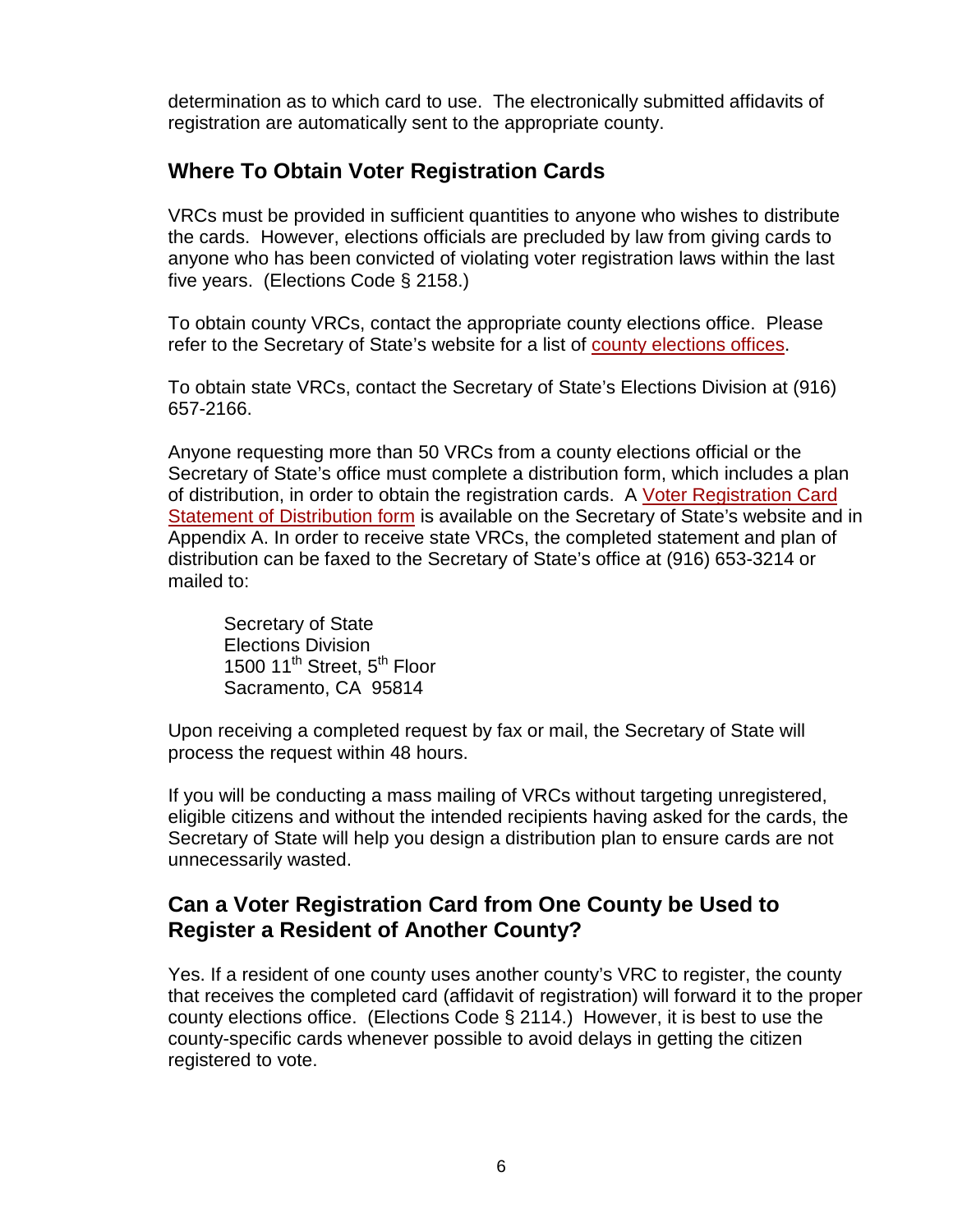# **Deadline for Voter Registration**

Even though citizens can register to vote at any time, if they want to vote in an upcoming election, they must register no later than 15 days before that election. A completed affidavit of registration must be postmarked or delivered in person to the county elections office no later than 15 days before an election. (Elections Code §§ 2102, 2107.)

An affidavit of registration postmarked or received from 14 days prior to Election Day to Election Day will not be valid for the current election. However, the person will be registered to vote in time for the next election. New citizens are an exception; they can register up to and including on Election Day. (Elections Code §§ 331, 3500.)

# **Who Can Register to Vote in California?**

In order to register to vote, a person must be:

- A United States citizen.
- A resident of California,
- 18 years of age or older on Election Day,
- Not currently imprisoned or on parole for the conviction of a felony, and
- Not found by a court to be mentally incompetent.

#### **Citizenship**

The most basic requirement for registering to vote is United States citizenship. The 14<sup>th</sup> Amendment to the United States Constitution states, "All persons born or naturalized in the United States and subject to the jurisdiction thereof, are citizens of the United States and of the state wherein they reside." A person is not a citizen simply because they live in California or are married to a U.S. citizen.

While federal law requires the voter to check a box on the affidavit of registration to indicate that they are a U.S. citizen, Elections Code section 2111 says that a person who signs an affidavit of registration under penalty of perjury is assumed, in the absence of contrary information, to be a citizen. Elections Code section 2112 additionally states that an affidavit of registration is proof of citizenship for voting purposes only; it cannot be used to prove citizenship for any other purpose.

#### **Residency**

A voter's residence, for purposes of voter registration, is the address specified by the voter. A voter may have more than one residence, but may only register to vote at the residence the voter considers to be their domicile. For example, a voter may have homes in Red Bluff and San Diego, spending a portion of their time in each. In this case, the voter should register at the address they consider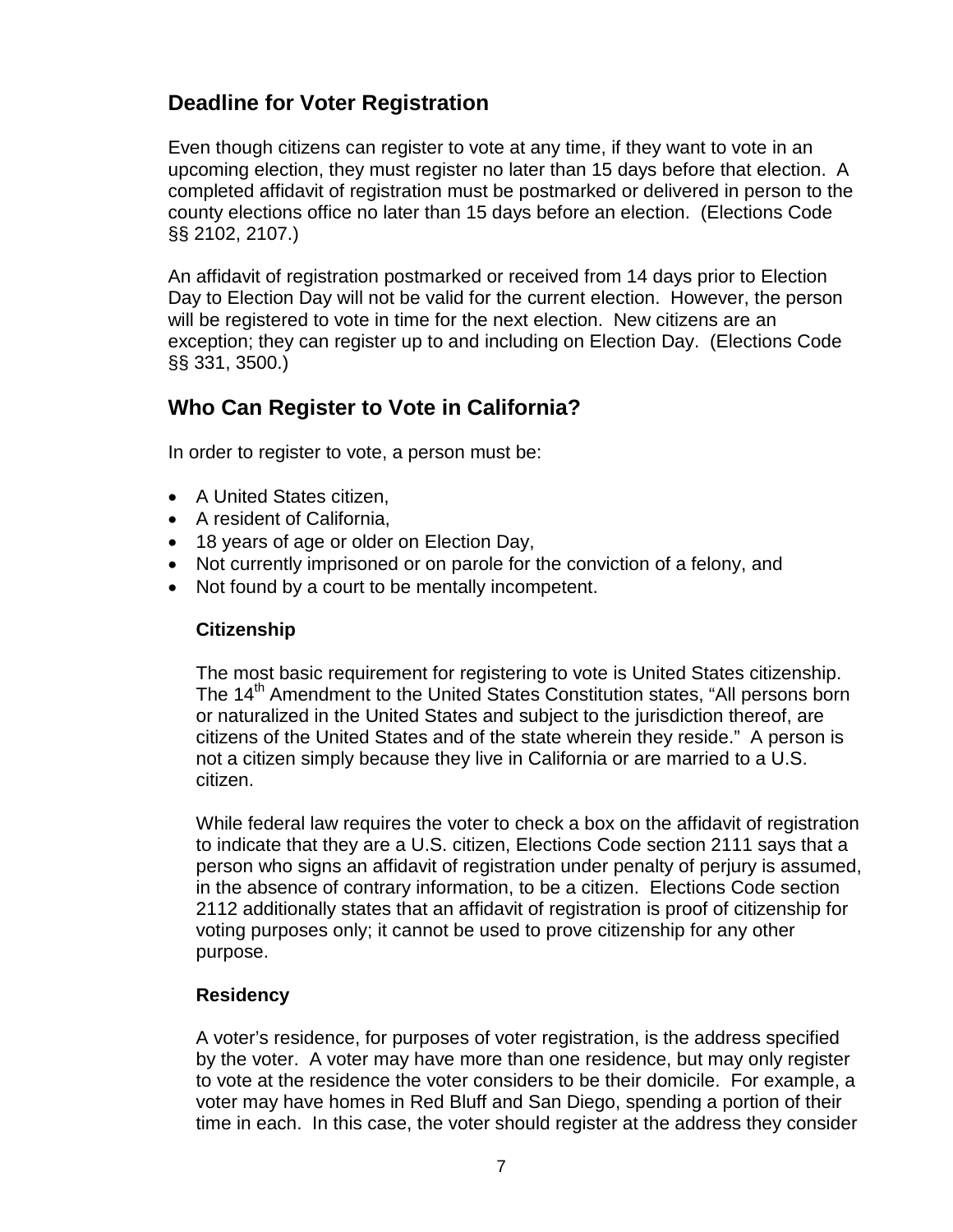to be their principal residence, at which they have the intention of remaining, and to which they, when away, intend to return.

A person's residence status depends on their action and intent. If a person moves to another state or another country but intends to return, they may still claim residency in California. However, they cannot register to vote in another state and also continue to vote in California.

If a person is in the service of the United States or the State of California, that person may retain residency in California for voting purposes if stationed elsewhere. (Elections Code § 2025.)

A student who is going to school away from home may register to vote either at the address where they live when going to school or at the address where they live when they are not going to school. If a student is re-registering to vote at their school address, they should fill out the prior registration portion of the card to cancel their previous registration.

Courts have ruled that a homeless person may register to vote at a location they state is the place where they spend most of their time. The person must provide a description of the location that is clear enough for the elections official to establish that person's right to vote in a particular precinct. This ensures accurate elections materials can be provided to this voter. In these instances, a mailing address needs to be provided in order for the voter to receive election materials.

#### **Age**

Citizens who will be at least 18 years of age at the time of the next election may register to vote.

#### **Incarcerated for a felony conviction**

A person who is convicted of a felony loses the right to register and vote while they are imprisoned or on parole for the conviction of a felony. Once their state prison term or county jail term (for serving a state prison sentence and parole period is completed, the person's ability to vote (if they were previously registered)) or to register and vote is restored. For more information on the rights of people who have been incarcerated, please see the Secretary of State's [Voting Rights for Californians with Criminal Convictions or Detained in Jail or](http://www.sos.ca.gov/elections/voting-resources/new-voters/who-can-vote-california/voting-rights-californians/)  [Prison.](http://www.sos.ca.gov/elections/voting-resources/new-voters/who-can-vote-california/voting-rights-californians/)

#### **Mental incompetence**

A person found by a court to be mentally incompetent, and therefore disqualified from voting, may not register to vote. The registration of any voter found by a court to be mentally incompetent for voting purposes must be canceled by the county elections official. (Elections Code §§ 2208, 2209, 2210, 2211.)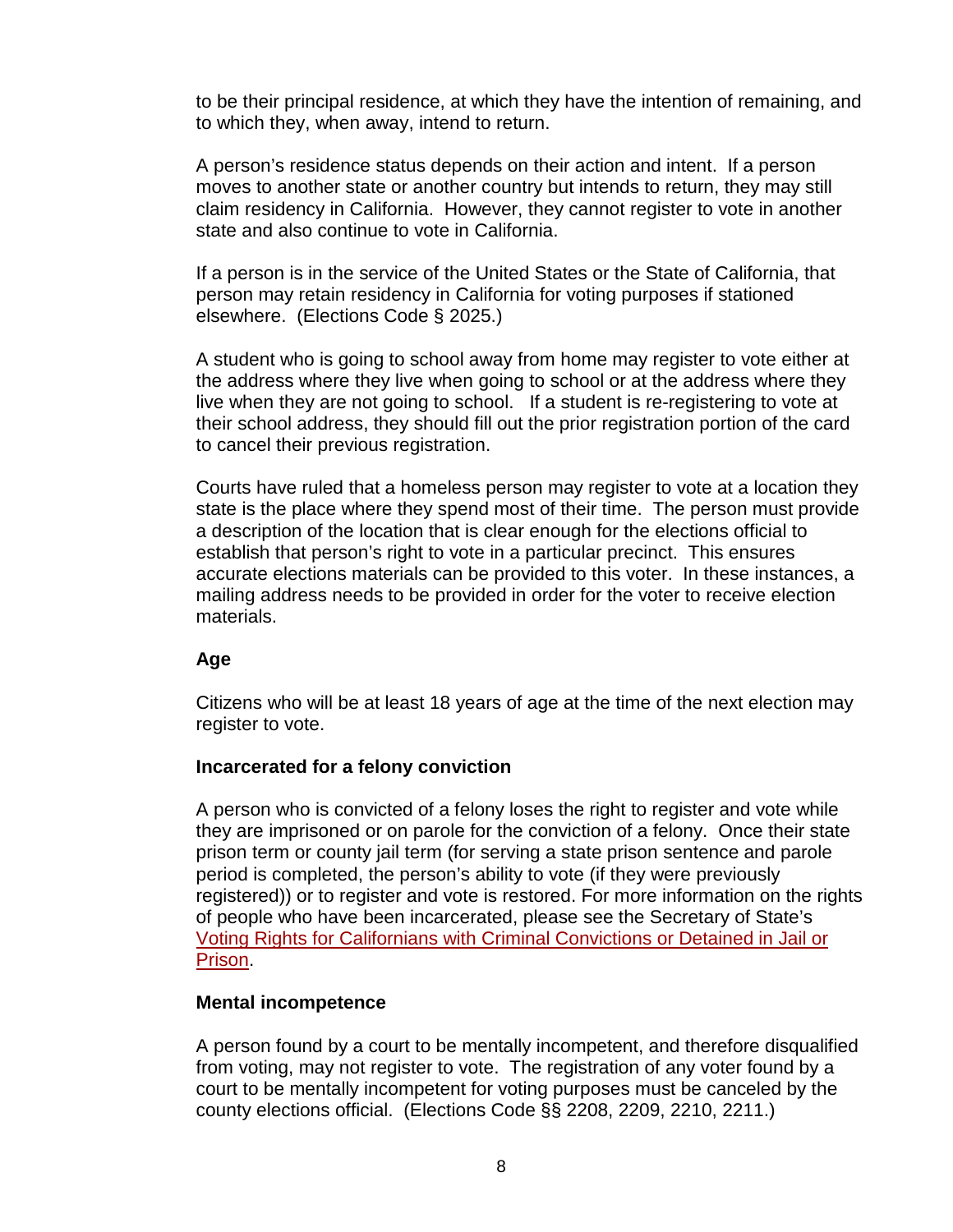# **Who Can Register Citizens to Vote?**

You do not need to be a registered voter, be a particular age or even be a resident of the area in order to register voters. However, if you help someone fill out an affidavit of registration, you do have to fill in and sign the affidavit in the spaces provided for that purpose.

# **Partisan Political Activity While Registering Voters**

Any person may, while registering voters, conduct partisan political activity. The law does not restrict your free speech rights when conducting a voter registration drive. Common courtesy and common sense, however, should be practiced.

# **Give a Voter Registration Card to Anyone Who Requests One**

Even if you are conducting a partisan voter registration drive, California law requires you to give a blank VRC to anyone who asks for one and turn in any completed affidavits of registration, regardless of the person's party preference. (Elections Code § 2158; California Code of Regulations, title 2, § 20001(g)(1).) Failure to do so is punishable by a fine. (Elections Code § 18107.)

# **A Citizen Need Not Be Able to Speak and/or Write English in Order to Register to Vote**

There is no literacy requirement for participation in the elections process. If a citizen cannot read or write in any language, they may be assisted in completing a VRC.

Whenever a person, who is being paid to register citizens, provides assistance to a citizen registering to vote, the person assisting must also sign and date the completed affidavit of registration and provide their full name, telephone number, and address, and the name and telephone number of the person, company or organization, if any, that agrees to pay money or other valuable consideration for the completed affidavit of registration. (Elections Code §§ 2150, 2159.) Failure to do so is a misdemeanor and is punishable by a fine, imprisonment or both. (Elections Code § 18108.)

# **You Cannot Charge a Citizen a Fee to Register to Vote**

The  $24<sup>th</sup>$  Amendment to the U.S. Constitution prohibits the use of any poll or other tax as a way to deny people the right to vote. Additionally, Elections Code section 2121 states, "No fees may be charged for registration." A person may, however, solicit campaign contributions while registering voters, as long as that is not a condition for allowing an eligible citizen to register to vote.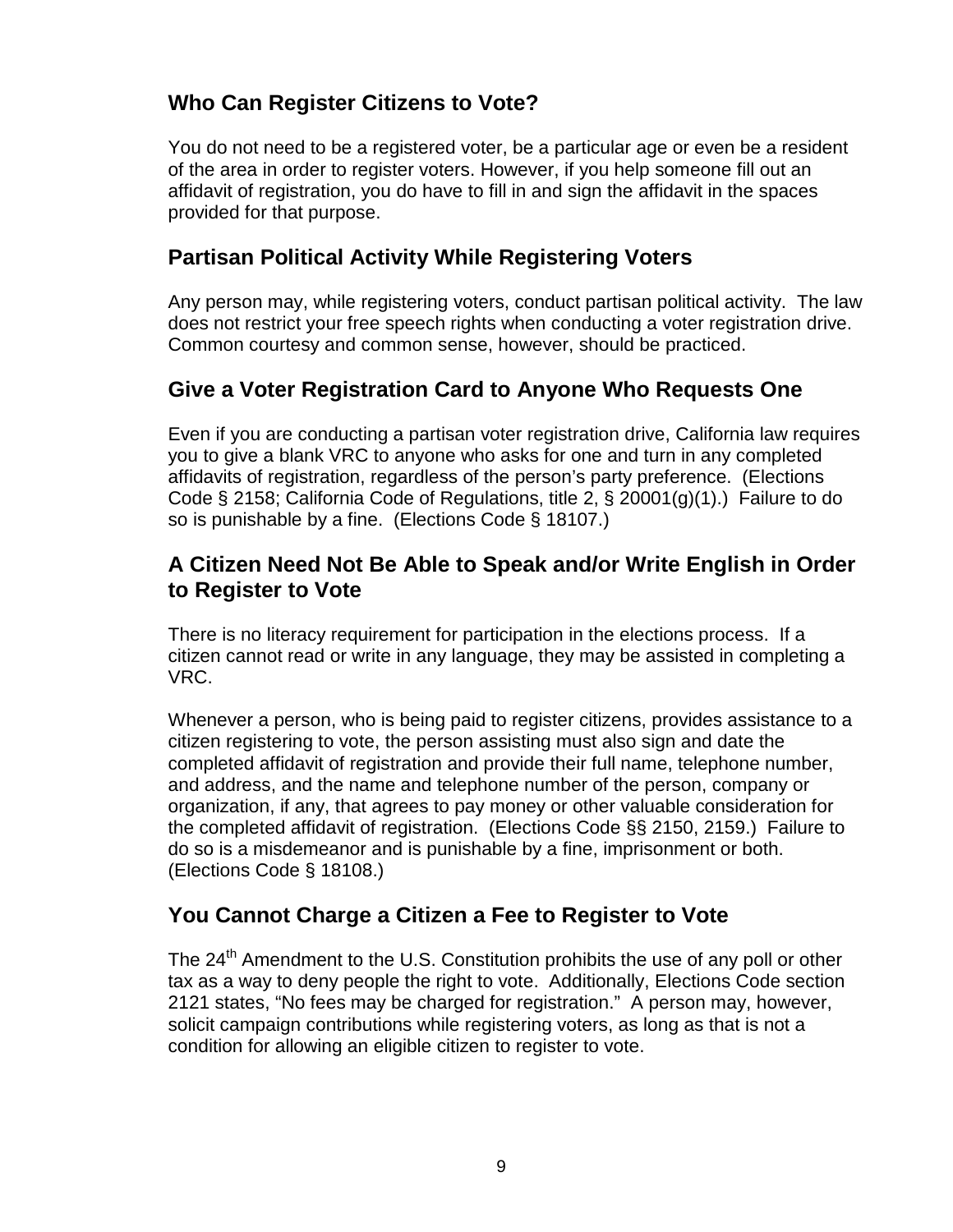# **Change of Address, Voter's Name, or Political Party Preference**

Voters need to re-register to vote whenever they move to a new address, change their name, or change their political party preference. When completing a new affidavit of registration, they should provide both their new and previous registration information. (Elections Code §§ 2115, 2152.)

## **The Circulator May Not Fill in the Blanks on Affidavits of Registration**

The circulator may not fill in the blanks on an affidavit of registration unless the citizen registering to vote asks for that help. If asked for assistance, the circulator must complete the affidavit exactly as the citizen requests. The circulator assisting in filling out the affidavit must also provide all required information on the affidavit (sign and date the affidavit, provide their full name, telephone number, address, and the name and telephone number of the person, company or organization, if any, that agrees to pay money or other valuable consideration for the completed affidavits of registration). Affidavits with any pre-filled "blanks" may not be used. (Elections Code §§ 2159, 2162.)

# **Affidavits of Registration are Signed Under Penalty of Perjury**

To be valid, an affidavit of registration must include the signature of the voter indicating they certify under penalty of perjury that the information on the affidavit is accurate. Perjury is punishable by imprisonment for up to four years. (Penal Code §§ 118, 126.)

# **Information on Affidavits of Registration is Confidential**

Personal information provided on an affidavit of registration is confidential, but is required by law to be released to people who intend to use that information for election, scholarly, journalistic, or political purposes, or for governmental purposes, as determined by the Secretary of State. However, the driver license, identification card or social security number is confidential and will not be released, even for the uses listed above. The voter's signature is also confidential and can only be disclosed in limited circumstances. (Elections Code § 2194.)

The voter registration file may be purchased from the county or from the Secretary of State for the above-listed purposes only. **The voter registration file may not be used for commercial purposes.** (Elections Code § 2194.)

A person wishing to order a copy of the voter registration file must complete an application that requires them to provide their driver license or state identification card number. The person applying must also show their identification to the elections office to verify their identity.

If a person or an organization in charge of the voter registration drive discloses a driver license number, identification card number, social security number, and/or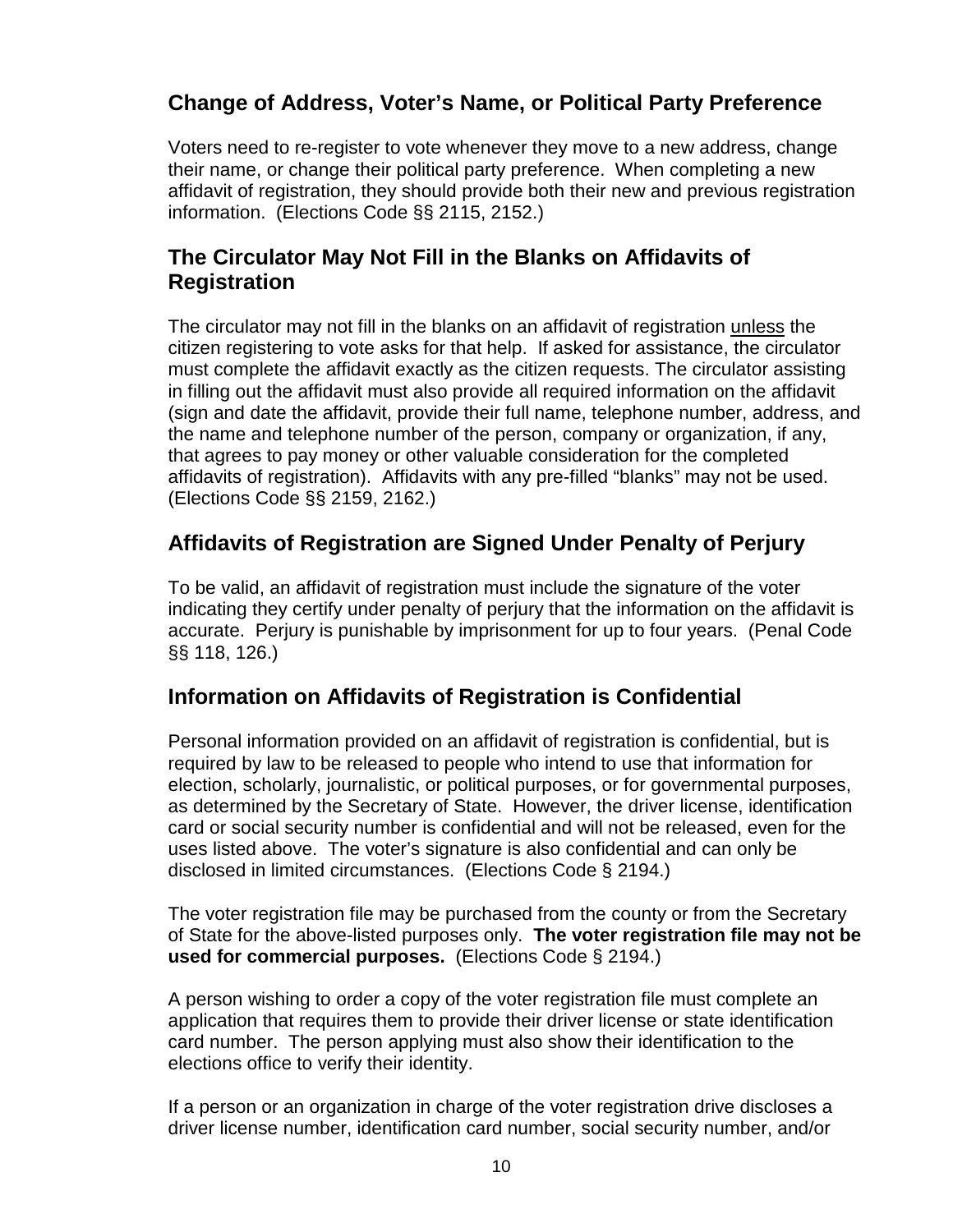signature from an affidavit of registration to someone other than an elections official or the person or organization in charge of the voter registration drive, that person is guilty of an infraction. The infraction is punishable by a fine of up to five hundred dollars (\$500). (Elections Code §§ 2138.5, 18111.)

## **Duplicated Voter Registration Cards Cannot Be Used**

Only official state or county-issued VRCs may be used. If your voter registration drive runs out of cards, you may obtain more from the county elections office or from the Secretary of State's office.

You may not print VRCs in the newspaper, in newsletters, or elsewhere. You may, however, print and publish a *request* for a VRC which, when filled out and returned by the citizen, would trigger a voter registration card to be mailed to that citizen for them to complete and return.

# **Returning the Completed Affidavits of Registration**

Completed affidavits of registration may be returned either in person to the county elections official or by depositing them in the mail. If a person accepts a completed affidavit from a voter, that affidavit must be returned in person, to the county elections official or Secretary of State, or deposited in the mail *within three days* of receiving it (excluding Saturdays, Sundays and state holidays) or before the close of registration, whichever is earlier. (Elections Code § 2138.) Failure to submit completed affidavits of registration within this time frame is a misdemeanor. (Elections Code § 18103.)

The circulator must allow a voter to return their own completed affidavit of registration; the circulator cannot interfere with the prompt transfer of a completed affidavit from a voter to the elections office. (Elections Code § 2138.) Refusal to return a completed affidavit to the voter or interference with the prompt transfer of a completed affidavit is a misdemeanor punishable by a fine. (Elections Code § 18103.)

# **Offering Incentives for Registering Voters**

Federal law makes it unlawful in an election in which there is a federal contest on the ballot (e.g., President, U.S. Senate, U.S. Representative) to knowingly and willfully pay, offer to pay, or accept payment for registering to vote or for voting. (52 U.S.C. § 10307(c).) Violations are punishable by a fine up to \$10,000 or imprisonment for up to five years, or both. Any type of incentive is considered "payment," even things as seemingly innocent as cookies or admission to an entertainment event.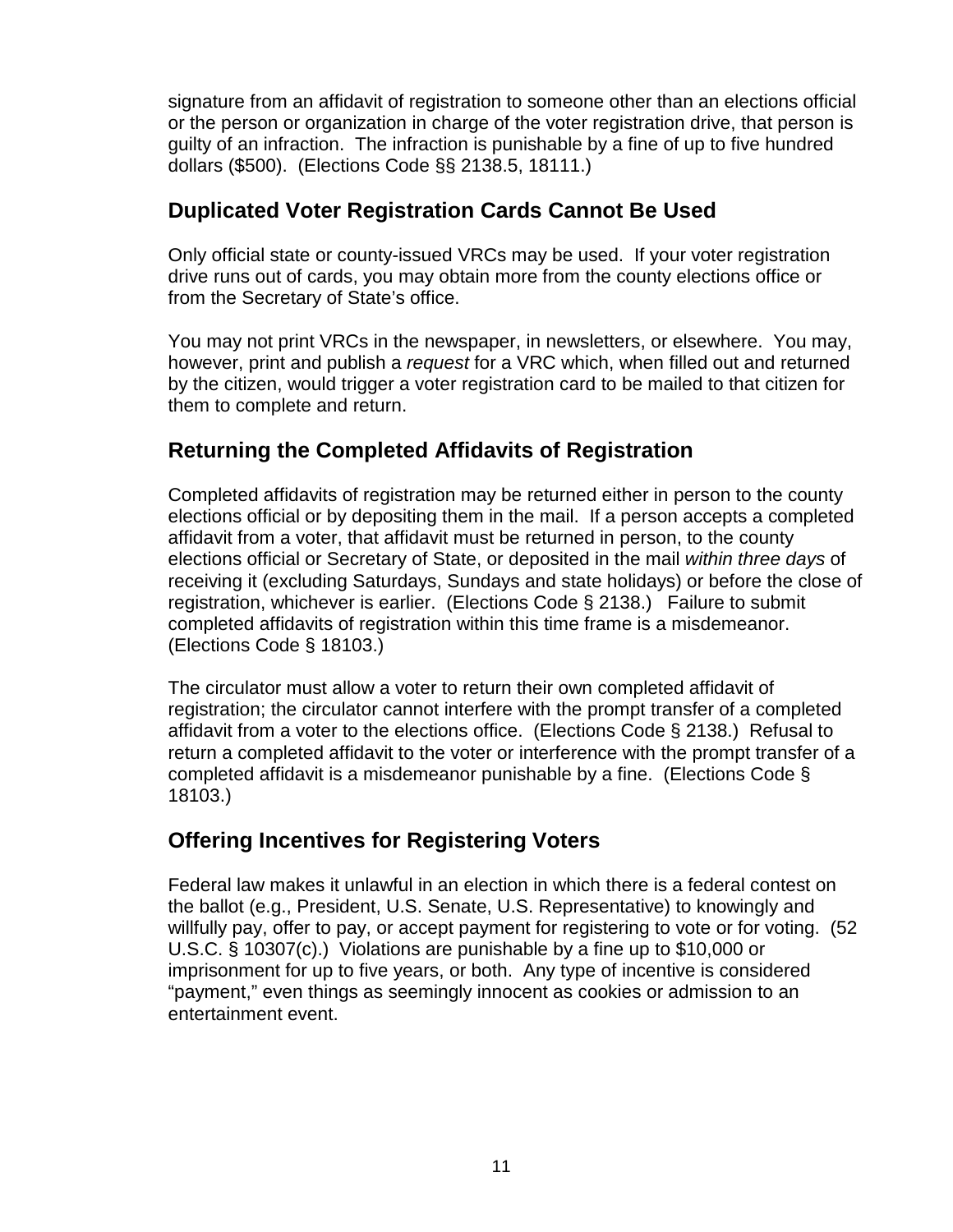# **Completing a Paper Affidavit of Registration**

# **There Are Two Portions to Each Affidavit**

**The registration portion**. This section is used to register the voter, is detachable, and can be mailed to the elections official without the need for postage.

**The voter's receipt**. A number is printed on the receipt, which corresponds to the number under the signature block on the registration portion of the affidavit. Anyone helping a person register to vote and returning the completed affidavit to the elections office on behalf of the newly registered voter must fill out the information required on the receipt and give it to the person who is registering to vote. (Elections Code § 2158.)

## **Use Ink**

The card should be filled out with black, blue, or other dark ink colored pen.

# **Print Legibly**

All of the information on the affidavit must be legible. If an elections official cannot read the information on the affidavit, they may not be able to enter the voter's name into voter registration file and assign them to the proper precinct and district.

# **Complete the Entire Affidavit of Registration**

Make sure the person registering to vote fills out the affidavit of registration completely. Any omission of required information may delay or invalidate the registration.

#### **Most common omissions and/or mistakes:**

- **Citizenship and Age:** There are "Yes" and "No" check boxes where the person must check both their citizenship and age eligibility (Item 1).
- **County:** People are accustomed to writing their city and state, but not identifying the county in which they live when writing their address. Information about a person's county is requested in two places on the affidavit: the residence address portion (Item 6) and the prior registration portion (Item 17).
- **Birthplace:** Many people list a city rather than the state or foreign country where they were born (Item 11).
- **Missing Identification Information:** Failure to provide the required driver license number, state identification card number, or the last four digits of the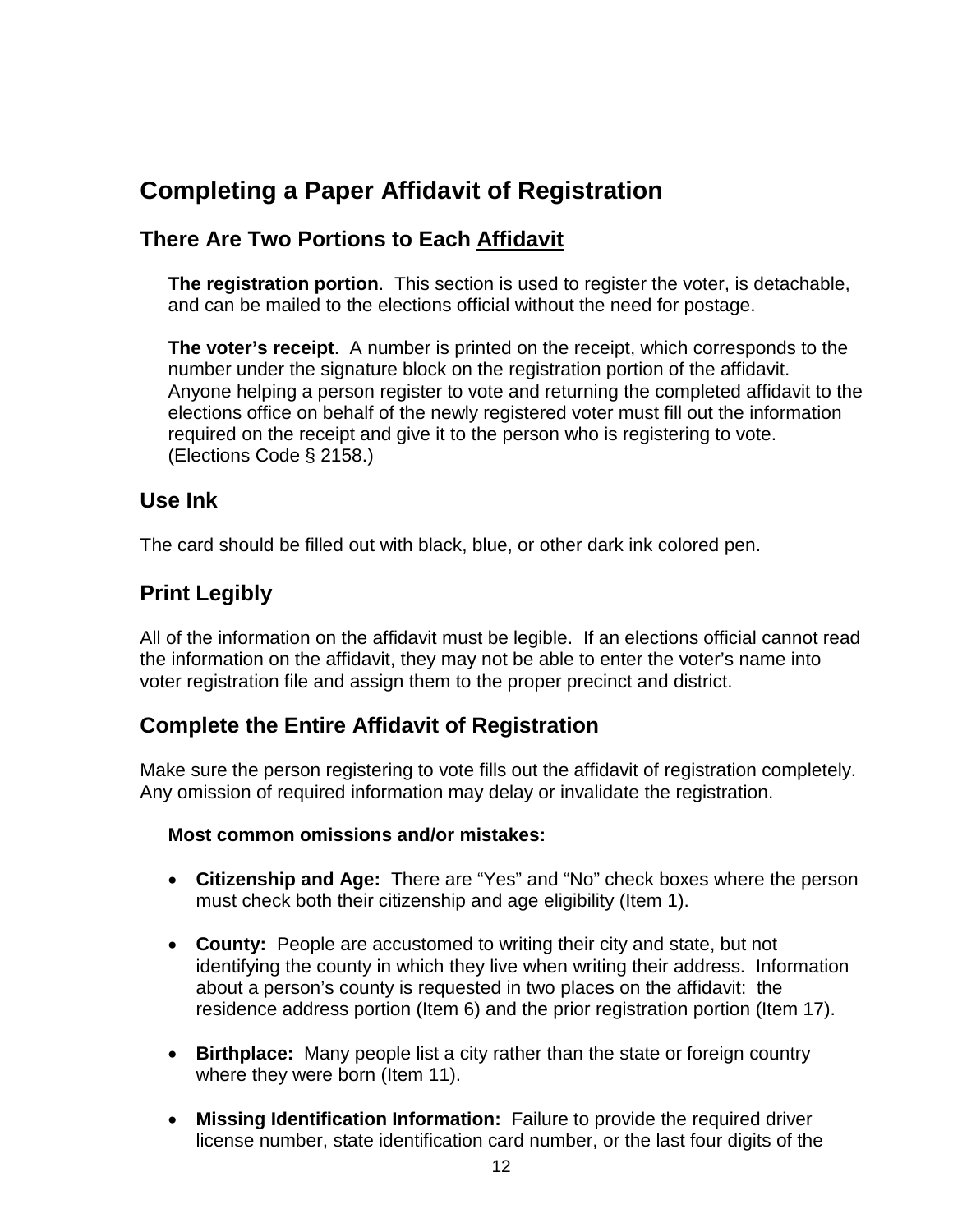social security number may cause delays. A person should fill in the proper identification number if they have one (Item 12).

- **Prior Registration:** This section must be completed if the voter has been registered before, whether in California or in another state (Item 17).
- **Signature:** Local elections officials cannot process unsigned affidavits of registration (Item 18).
- **Date:** The person must put the date the affidavit of registration was completed and signed (Item 18).

# **What Happens if the Affidavit of Registration is not Filled Out Completely?**

If the affidavit of registration does not have all the required information, but the voter provided their telephone number, the elections official will call the person to collect the missing information. If the telephone number is not provided or cannot be read, the elections office will try to contact the person at their address to get the missing information. (Elections Code § 2153.)

If neither the telephone number nor the address is provided or readable, the affidavit will be rejected and the person will not be registered to vote.

# **Completing Each Section of the Affidavit**

Elections Code section 2150(a) specifies what information must be provided on an affidavit of registration.

#### **Item 1: Citizenship and Age**

The "Yes" and "No" check boxes where the person must check both their citizenship and age eligibility must be completed.

#### **Items 2, 3 and 4: Name**

The printed first name, middle name (or initial), and last name of the person registering to vote must be provided. The title Mr., Mrs., Miss, or Ms. is optional. Using a spouse's name (e.g., Mrs. John Jones) is not allowed.

#### **Items 5 and 6: Address**

The address where the person lives or considers their residence must be printed. The address cannot be a post office box, a business address or a commercial mail receiving business. A person might have more than one residence address, but can be registered to vote at only one.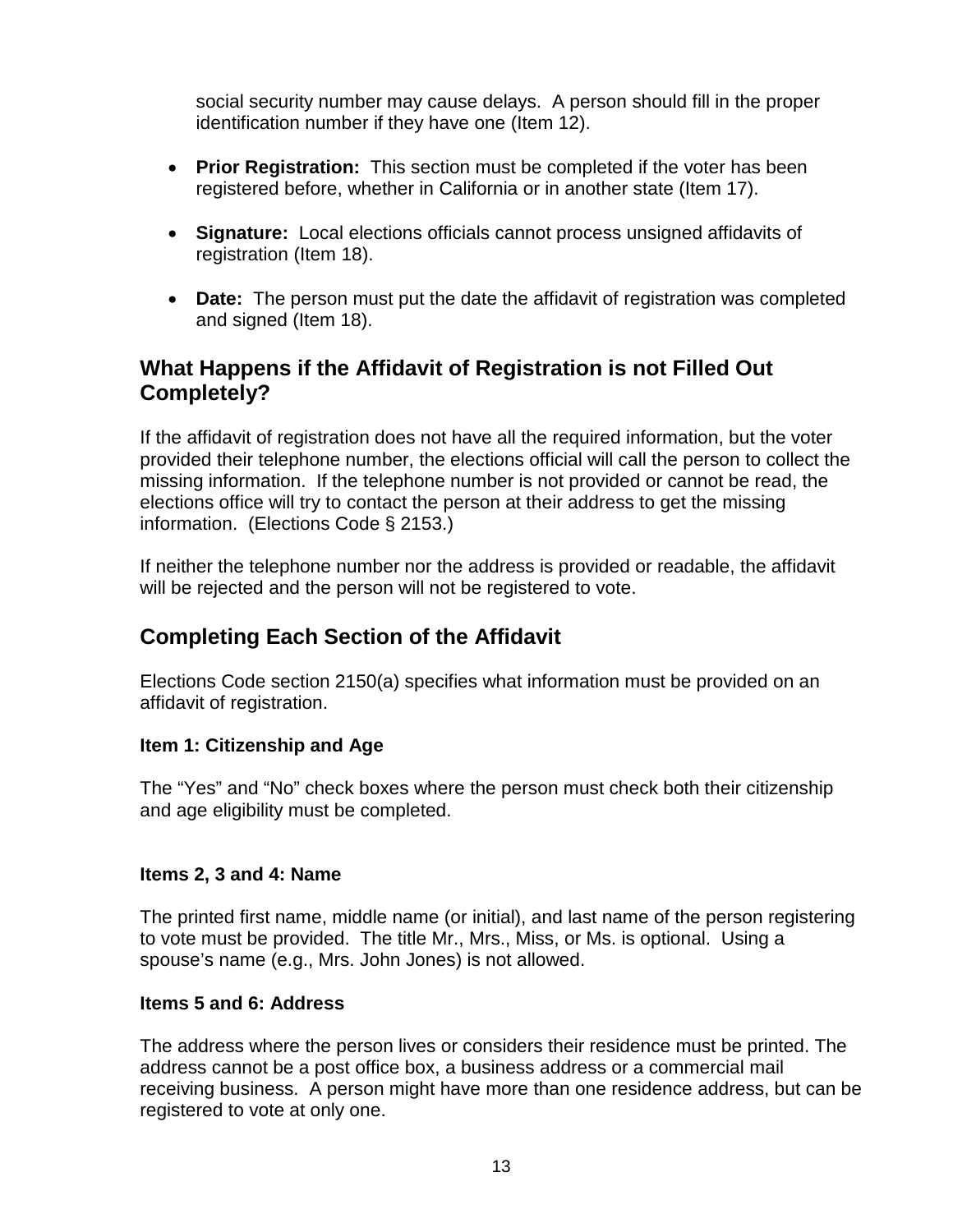Be certain the person includes all of the information requested, including the apartment unit, or space number (if any), the California county (**not country**), and the zip code.

#### **Item 7: No Street Address**

A person does not need to have an address that includes a house number and street name in order to register to vote. However, the person must provide a description of the location that is clear enough for the elections official to establish that person's right to vote in a particular precinct so the proper election materials can be provided to them.

In this case, the person should indicate a description of the location of their residence, using cross streets, landmarks, or other information to pinpoint as precisely as possible where the person lives.

#### **Items 8 and 9: Mailing Address**

If a person receives mail at a different location than where they live, that address for mailing should be provided.

#### **Item 10: Date of Birth**

Any citizen wishing to register to vote must be at least 18 years old by the date of the next election in order to vote in that election.

#### **Item 11: Place of Birth**

The person should indicate the name of the state in the United States, United States territory or the name of the foreign country where they were born.

#### **Item 12: California Driver License or Identification Card Number or, if None, Partial Social Security Number**

A person *must* provide a driver license or state identification card number where it is requested on the affidavit. If a person does not have a driver license or state identification card number, the person must provide the last four digits of their social security number.

If county elections officials verify that the person does not have any of the above numbers, a unique identification number will be assigned to the person.

County elections officials must verify all identification numbers provided for a person, as well as the absence of a driver license or state identification number for those who do not provide one. Additionally, if the last four digits of a social security number are provided, the county elections officials must confirm those with the Social Security Administration.

Conflicting information can delay processing of the application, such as when the Department of Motor Vehicles (DMV) indicates a different driver license number for the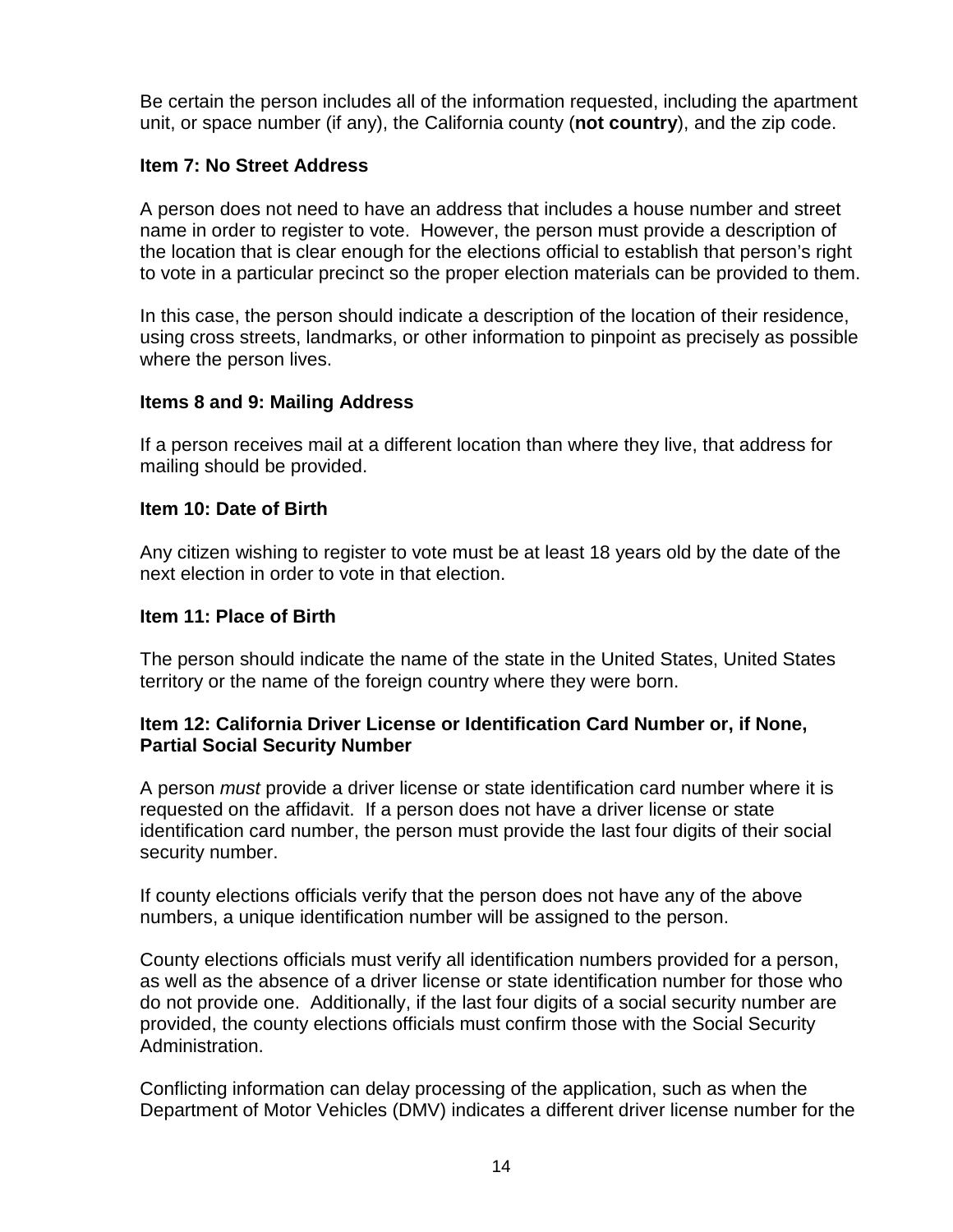person in question, or DMV indicates a driver license for a person when the person has not provided one.

#### **Items 13 and 14: Email Address and Telephone Number (Optional)**

If an affidavit of registration has not been filled out completely, providing an email address and/or a telephone number may allow a person to be properly and timely registered to vote. California law requires county elections officials to attempt to contact a person to collect required information that was not included on the affidavit. However, as stated on the affidavit, providing an email address and/or a telephone number is optional for the voter.

#### **Item 15: Political Party Preference**

A voter can choose a preference with one of the following six qualified political parties in California:

- American Independent Party
- Democratic Party
- Green Party
- Libertarian Party
- Peace and Freedom Party
- Republican Party

Choosing a preference with a qualified political party ensures a person can vote for that party's candidates in a primary election in which each party selects its nominees.

A person registering to vote may also choose to indicate membership in an alternate "political body" that is attempting to qualify as a political party in California.

Information regarding the qualified political parties and political bodies attempting to qualify may be obtained by calling or writing the chairperson for each party/body. Please refer to the Secretary of State's [Political Parties](http://www.sos.ca.gov/elections/political-parties/) web page for more information.

A person may decline to disclose a political party preference by marking the "No, I do not want to disclose a political party preference" box within Item 15 on the affidavit. When a person marks this box, the person will be registered as a "no party preference" voter and may not be able to vote for some parties' candidates at a primary election for U.S. President or party committee. In a *primary* election for U.S. President or party committee, no party preference voters may be able to take part by requesting a ballot from their county elections official, if authorized by a political party's rules. For a current listing of participating political parties, please refer to the Secretary of State's [No Party](http://www.sos.ca.gov/elections/political-parties/no-party-preference/)  [Preference](http://www.sos.ca.gov/elections/political-parties/no-party-preference/) web page or call (800) 345-VOTE (8683). If a no party preference voter does not request a political party ballot, the voter will be given a nonpartisan ballot, containing only the names of candidates for voter-nominated offices and local nonpartisan offices and measures, if any, to be voted upon at the *primary* presidential election.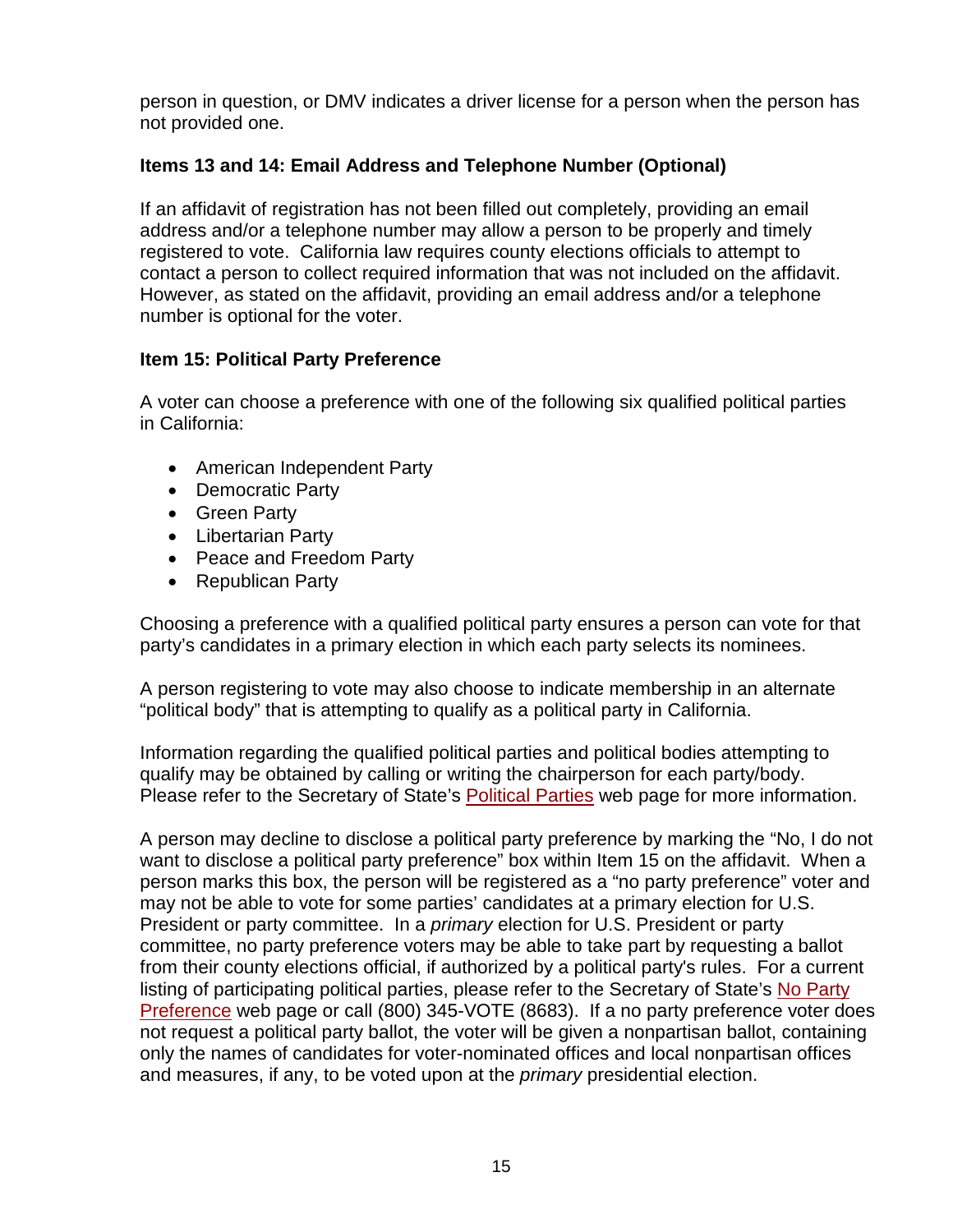In a *general* presidential election, a no party preference voter may vote for any candidate on the ballot, regardless of the party preference of the candidate or the party preference of the voter.

If a voter declines to choose a political party preference or if a voter chooses a preference with a political body attempting to qualify they will officially be registered as a no party preference voter.

#### **Item 16: Permanent Vote-By-Mail Voter**

This provides a person the opportunity to become a permanent vote-by-mail voter and automatically receive a vote-by-mail ballot for each election.

#### **Item 17: Previous Registration**

Often when a person moves, they will re-register to vote at the new address without canceling their old registration. Filling out this portion of the affidavit will automatically trigger the cancellation of an out-of-date and/or incorrect voter registration. If a person has been registered to vote several times previously, the most recent registration information should be given.

If a person changes their name, they should indicate the new name in Items 2 and 3 and the former name in Item 17.

A person may also use this part of the affidavit to choose a preference with a different political party. To do so, the person should indicate in Item 14 with which political party, if any, they now wish to choose a preference with, and indicate their prior party preference in Item 17.

The failure to complete this section may preclude a person from being able to reregister to vote.

#### **Item18: Declaration, Signature, and Date**

All affidavits of registration must be signed by the person wishing to register to vote. When a person signs an affidavit, they are certifying, under penalty of perjury, that they are a citizen of the United States, will be at least 18 years of age by the day of the next election, are not currently imprisoned or on parole for the conviction of a felony, and that the information provided on the affidavit is true and correct. Each person should read and understand the statement and warning on the affidavit before signing it. A person who is unable to write their name can sign the affidavit with a mark or cross.

Each person registering to vote must date the affidavit in the space immediately after the signature. The date of execution is important, especially during periods close to registration deadlines, in the event a postmark cannot be read or does not exist.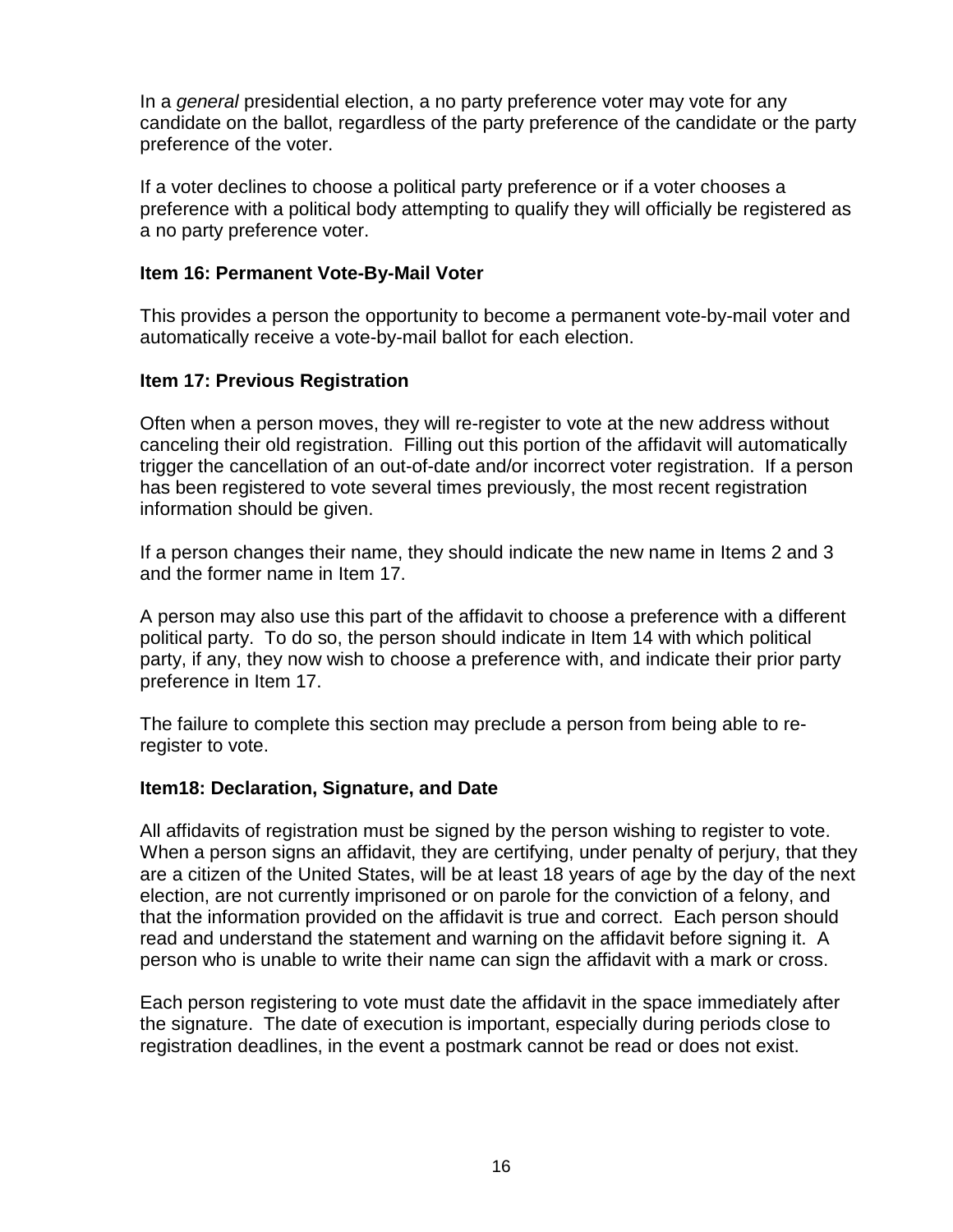#### **"Optional" Information Box**

Counties use the Optional A, B, and C boxes to collect information about a voter's need for election materials printed in a language other than English, the availability to serve as a poll worker, the ability to provide a polling place, and the voter's ethnic background.

#### **"Did Someone Help You Fill Out or Deliver This Form?" (Green Box)**

If any person helps a citizen complete an affidavit of registration, that person **must** sign and date the affidavit below the signature of the person registering. (Elections Code §§ 2150, 2159.)

Additionally, any person who is paid to return the completed affidavit must write directly on the affidavit: their full name, telephone number and address, and the name and telephone number of the person or organization, if any, that is paying money or other valuable consideration for the completed affidavit. (Elections Code § 2159.)

#### **Serial Number (below Item 18)**

A unique serial number is printed on every affidavit of registration. This same number is also printed on the affidavit receipt.

#### **Voter's Receipt (bottom of affidavit)**

There is a receipt stub at the bottom of the affidavit that also has the serial number on it. If a circulator takes a completed affidavit of registration to return it to the elections office, the circulator must sign and date the receipt and provide their full name, telephone number, address, and the name and telephone number of the person, company or organization, if any, that agrees to pay money or other valuable consideration for the completed affidavit; this completed receipt must be given to the person. (Elections Code §§ 2150, 2159, 18108.) If there is a problem with the person's registration as a voter, the person can use the receipt as proof that they have completed an affidavit and intended to register to vote.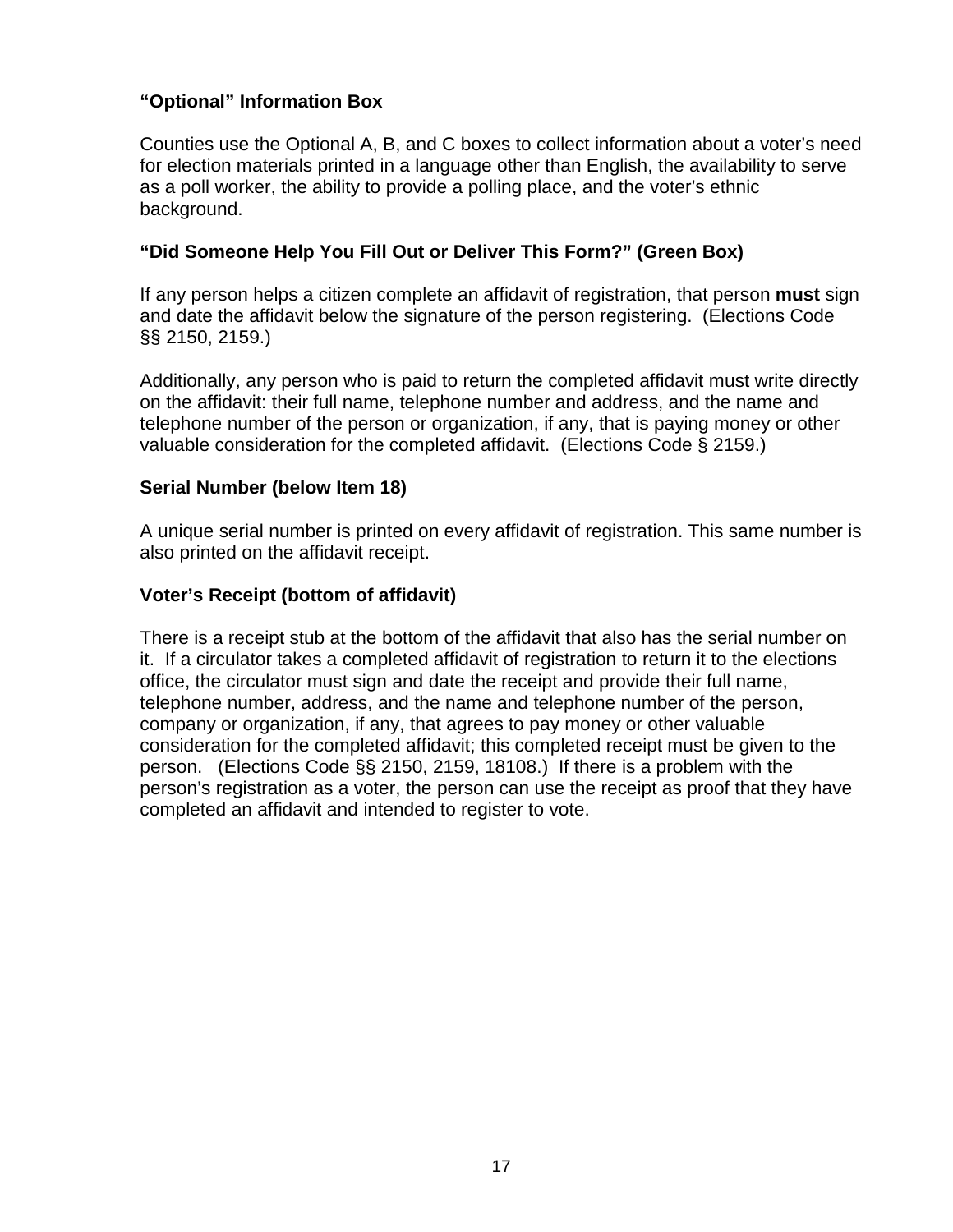# **Chapter III Penalties for Failing to Comply with Voter Registration Requirements**

# **Penalties for the Voter**

There are many rights and responsibilities associated with registering to vote. A misuse of those rights and responsibilities can result in criminal fines and penalties.

# **Perjury**

An affidavit of registration is signed under penalty of perjury. Penal Code section 118(a) defines perjury, in pertinent part, as follows:

Every person who, having taken an oath that he or she will testify, declare, depose, or certify truly before any competent tribunal, officer, or person, in any of the cases in which the oath may by law of the State of California be administered, willfully and contrary to the oath, states as true any material matter which he or she knows to be false, and every person who testifies, declares, deposes, or certifies under penalty of perjury in any of the cases in which the testimony, declarations, depositions, or certification is permitted by law of the State of California under penalty of perjury and willfully states as true any material matter which he or she knows to be false, is guilty of perjury.

False statements on an affidavit of registration about a voter's name and place of birth are deemed willful and constitute perjury. (*People vs. Darcy* (1943) 59 Cal.App.2d 342, 348-349.)

Perjury is punishable by imprisonment for up to four years. (Penal Code § 126.)

# **Registration of a Person Not Entitled to Register**

Any person who allows themselves or any other person to be registered as a voter, knowing that they or any other person is not entitled to registration may be imprisoned for up to three years, or in county jail for up to one year. (Elections Code § 18100.)

# **Fraudulent Voting**

Any person who is not entitled to vote at any election (including people who are illegally registered) who votes or attempts to vote, or who tries to vote more than once, may be imprisoned for up to three years, or in county jail for up to one year. (Elections Code § 18560.)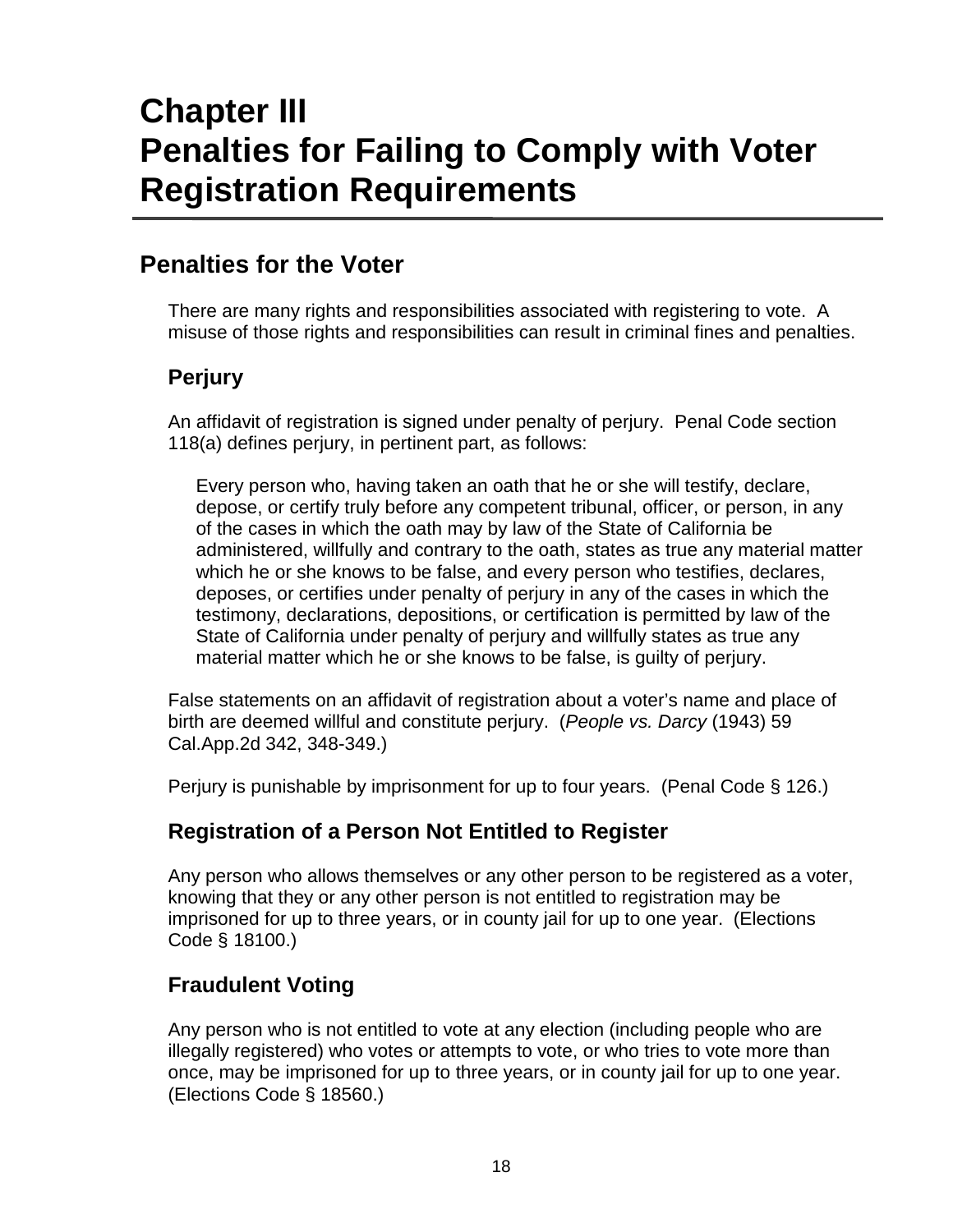# **Imposition of a Fine in Addition to Imprisonment**

Upon a conviction for any crime punishable by imprisonment in any jail or prison, when a fine is not set forth, the court may impose a fine on the offender not exceeding one thousand dollars (\$1,000) in cases of misdemeanors or up to twentyfive thousand dollars (\$25,000) in cases of felonies. This is in addition to the imprisonment prescribed. (Elections Code § 18001.)

# **Penalties for the Person Registering Voters**

There are also penalties associated with violating laws pertaining to the registration of voters.

# **Registration of a Person Not Entitled to Vote**

Anyone who knowingly registers to vote people who are not citizens, are not of voting age, are in prison or on parole for the conviction of a felony, or in any other way are not entitled to register, is guilty of a crime. This crime is punishable by imprisonment for up to three years, or in a county jail for up to one year. (Elections Code § 18100.)

# **Registration of a Nonexistent Person**

Anyone who tries to register a nonexistent person (the definition includes deceased persons, animals, and inanimate objects) to vote is guilty of a crime. This crime is punishable by imprisonment for up to three years, or in a county jail up to one year. (Elections Code § 18100.)

# **Registration of a Person without Their Consent or Registration of a Fictitious Person**

Anyone who tries to register or re-register a fictitious person or any person, who has not requested registration or re-registration as a voter, is guilty of a crime. This crime is punishable by imprisonment for up to three years, or in a county jail for up to one year. (Elections Code § 18101.)

# **Interference With Transfer of an Affidavit of Registration to County Elections Official**

Any person who registers a voter and is entrusted by that voter with the responsibility of returning that voter's affidavit of registration to the appropriate elections official must return the affidavit within three days, not including Saturdays, Sundays, and state holidays, of receipt from the voter or before the close of registration, whichever is earlier.

A voter is also free to return their own affidavit of registration to the county elections official, even when they received the card from a person involved with a registration drive.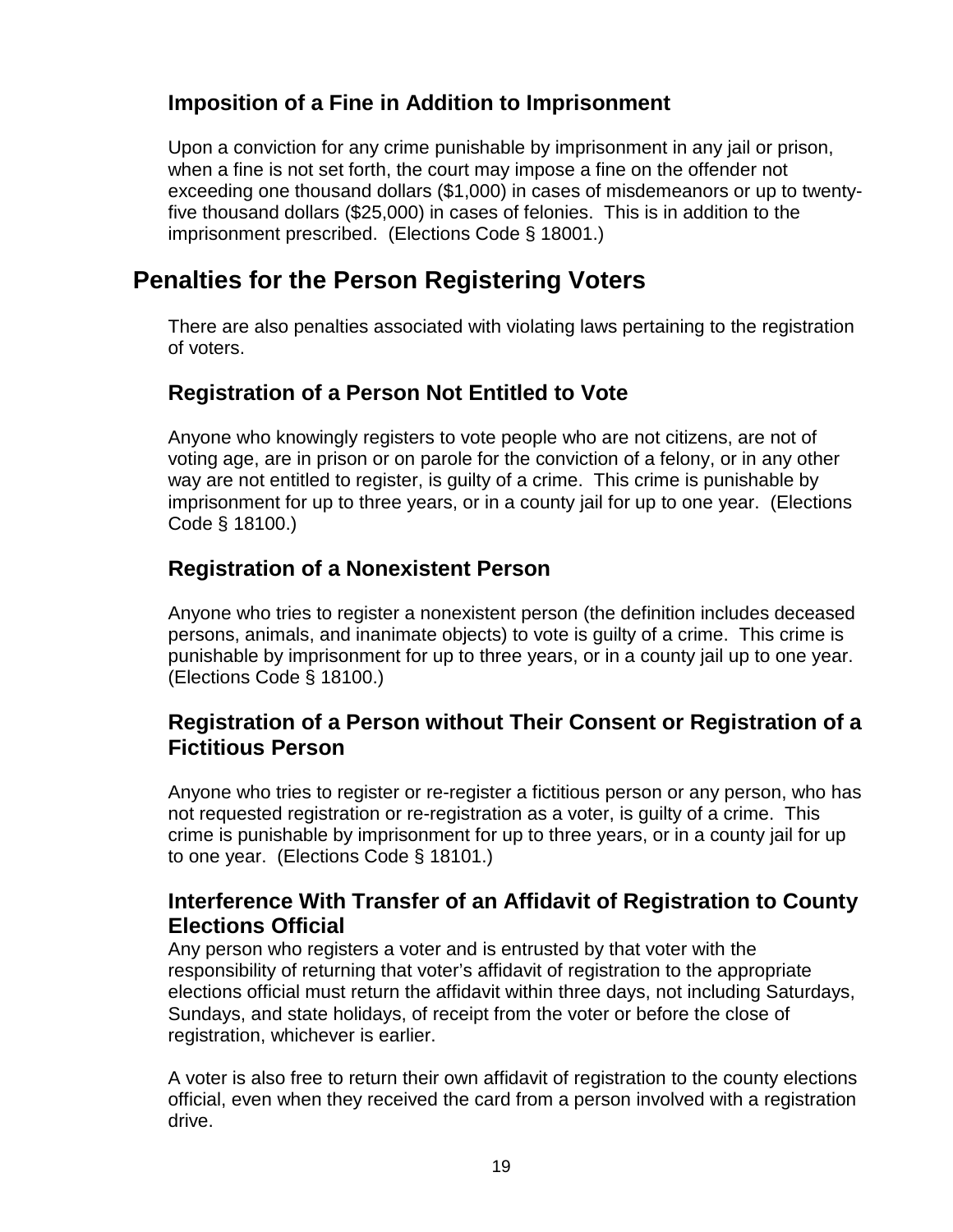Anyone who interferes with the prompt transfer of a completed affidavit of registration to the county elections official, retains a completed affidavit for more than three business days or after the close of registration, or denies a voter the right to return to the county elections official the voter's own completed affidavit, is guilty of a misdemeanor and is punishable by a fine of up to one thousand dollars (\$1,000). (Elections Code § 18103.)

# **Alteration of Party Preference**

Anyone who tampers with a voter's choice of political party preference contained in an affidavit of registration is guilty of a crime. The punishment is imprisonment pursuant to subdivision (h) of Penal Code section 1170 for 16 months or two or three years, or in a county jail for not more than one year. (Elections Code § 18106.)

# **Mailing Voter Registration Cards**

Anyone who mails a VRC to a person who does not request one must include a cover letter or other notice instructing the recipient to disregard the card if the person is already registered. Failure to include a cover letter or other notice will subject the mailer to a fine of up to two hundred dollars (\$200). (Elections Code §§ 2158, 18107.)

# **Failure To Provide a Voter Registration Receipt**

Anyone who helps a citizen register to vote and fails to complete and provide to that citizen the receipt portion of the affidavit of registration is subject to a fine of up to two hundred dollars (\$200). (Elections Code §§ 2158, 18107.)

# **Failure to Complete the Green Box ("Did Someone Help You Fill Out or Deliver This Form?") on the Affidavit of Registration**

Any person who, in exchange for money or other valuable consideration, helps a citizen register to vote by receiving the completed affidavit of registration from the citizen, must sign and date the affidavit of registration and provide their full name, telephone number, address, and the name and telephone number of the person, company or organization, if any, that agrees to pay money or other valuable consideration for the completed affidavit. Anyone who fails to complete the green box is guilty of a misdemeanor. (Elections Code §§ 2150, 2159, 18108.)

See Chapter I, Paying People to Register Citizens to Vote, page 2 and Election Code section 2159.5 for the duties of the drive organizers and Elections Code section 18108.5 for penalties associated with any breach of the duties of the drive organizers.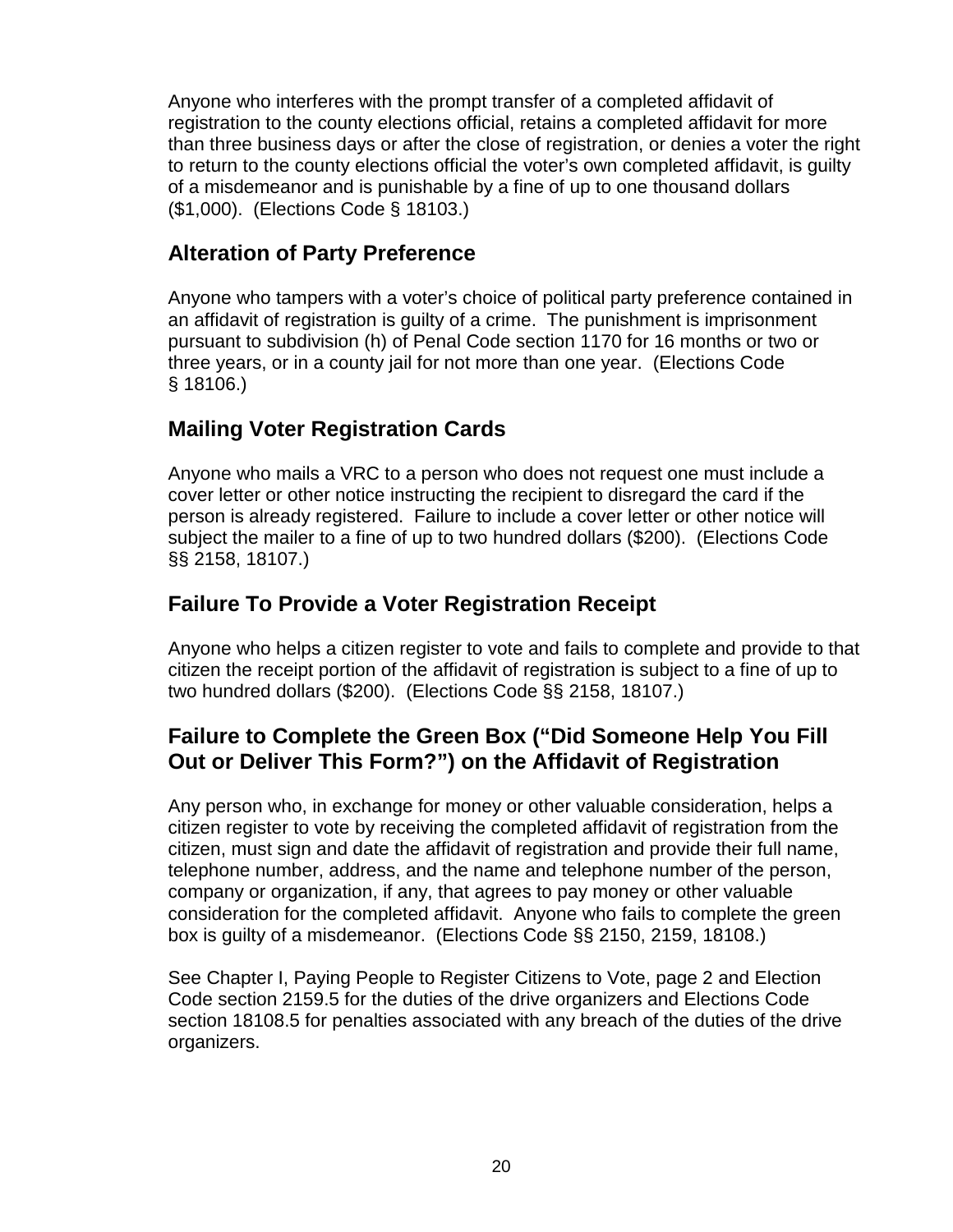# **Failure To Give a Voter Registration Card to a Person Requesting One**

Anyone who distributes VRCs must provide a VRC to anyone requesting one. (Elections Code § 2158.) Anyone who violates this law is guilty of an infraction punishable by a fine of up to two hundred dollars (\$200). (Elections Code § 18107.) Any person requesting 50 or more registration cards must sign a statement, under penalty of perjury, that reasonable steps will be taken to ensure that people distributing such cards to potential registrants will give a card to any person requesting one for the purpose of registering to vote. (California Code of Regulations, title 2, § 20001(g)(1).)

## **Voter Registration Lotteries, Prizes, Contests**

Privately sponsored contests to promote voter registration are outlawed under 52 U.S.C. 10307(c), which is part of the Federal Voting Rights Act.

You may not offer food, prizes, discounts, or any other form of compensation to encourage voter registration or to encourage people to vote in elections in which there is a candidate for federal office on the ballot (e.g., President, U.S. Senate, U.S. Representative).

## **Subornation of Perjury**

Every person who has another person commit perjury is guilty of subornation of perjury, and is punishable in the same manner as they would be if personally guilty of the perjury. (Penal Code § 127.)

If an individual knowingly helps an ineligible person register to vote, they are also punishable for perjury and could be charged with this crime. (Penal Code § 126.)

# **Printed Statements on Affidavits of Registration**

It is a crime for a person, other than the voter, to write on an affidavit of registration any statement supporting or opposing any candidate or measure. Any person, other than the voter, who writes such a statement is guilty of a misdemeanor. (Elections Code § 18105.)

## **Misrepresenting Information on Circulator Section of Affidavits of Registration**

Anyone who misrepresents themselves as having registered another person to vote is guilty of a misdemeanor. This crime is punishable by a fine of up to one thousand dollars (\$1,000), by imprisonment in county jail for up to six months or by both the fine and imprisonment. However, upon a third or subsequent conviction of this crime, a person shall be punished by a fine of up to ten thousand dollars (\$10,000), by imprisonment in county jail for up to one year or by both the fine and imprisonment. (Elections Code §§ 2159, 18108.1.)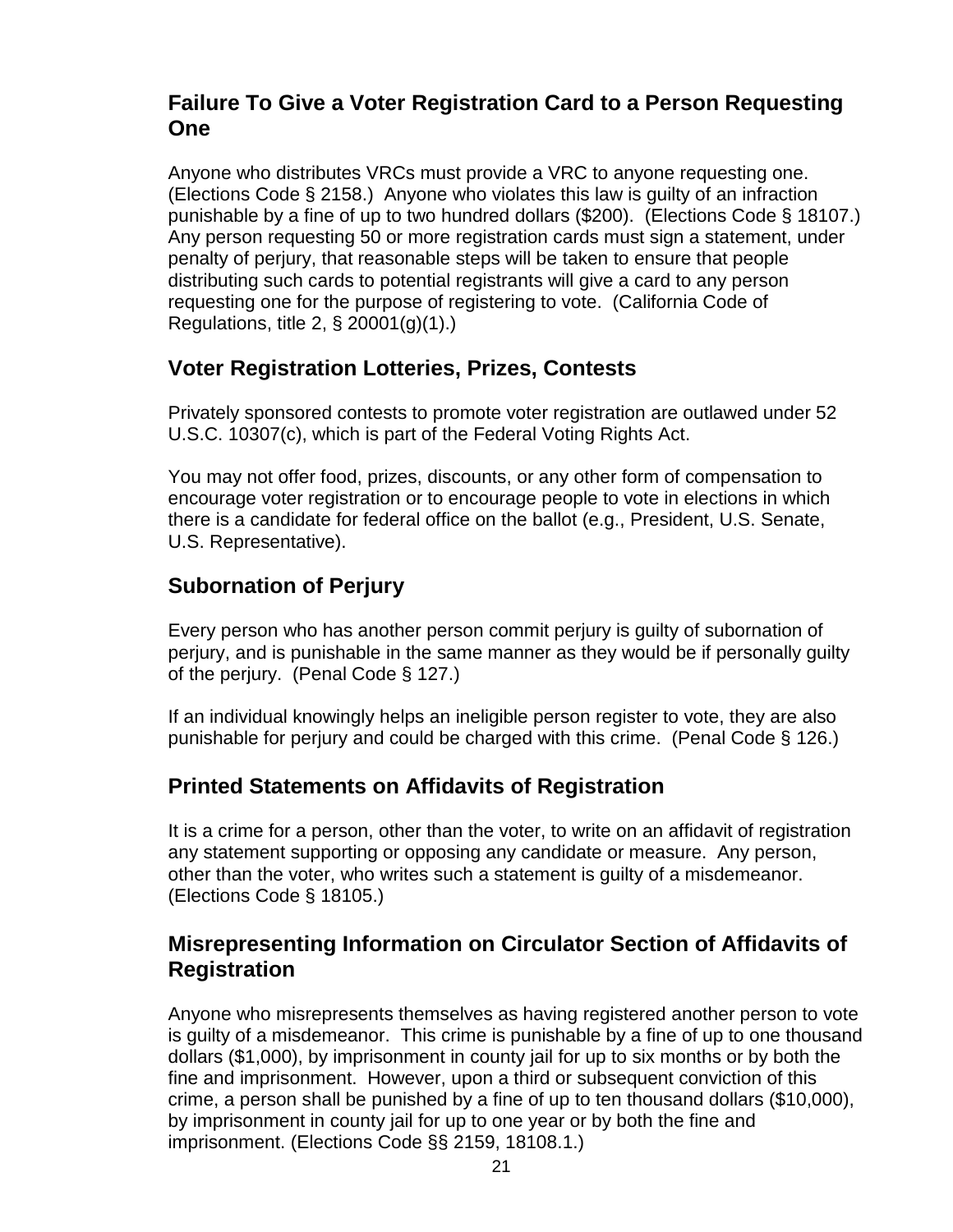# **Disclosing Driver License Number, Identification Card Number, Social Security Card Number, or Signature**

If a person or an organization in charge of the voter registration drive discloses a driver license number, identification card number, social security number and/or signature from an affidavit of registration to someone other than an elections official or the person or organization in charge of the voter registration drive, that person is guilty of an infraction. The infraction is punishable by a fine for up to five hundred dollars (\$500). (Elections Code §§ 2138.5, 18111.)

# **Imposition of a Fine in Addition to Imprisonment**

Upon a conviction for any crime punishable by imprisonment in any jail or prison, when a fine is not set forth, the court may impose a fine on the offender for up to one thousand dollars (\$1,000) in cases of misdemeanors or up to twenty-five thousand dollars (\$25,000) in cases of felonies. This is in addition to the imprisonment prescribed. (Elections Code § 18001.)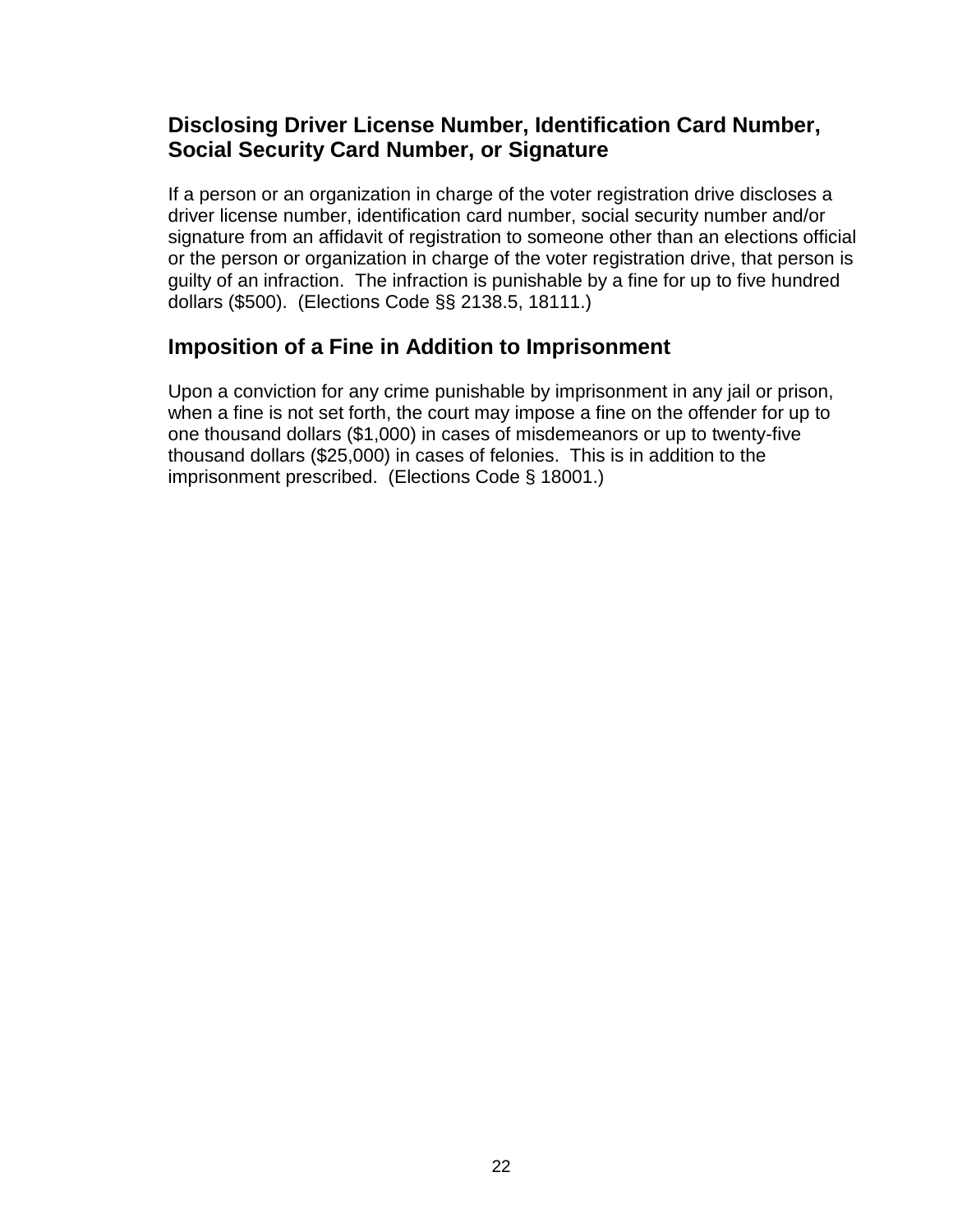# **APPENDIX A**

**Voter Registration Card Statement of Distribution**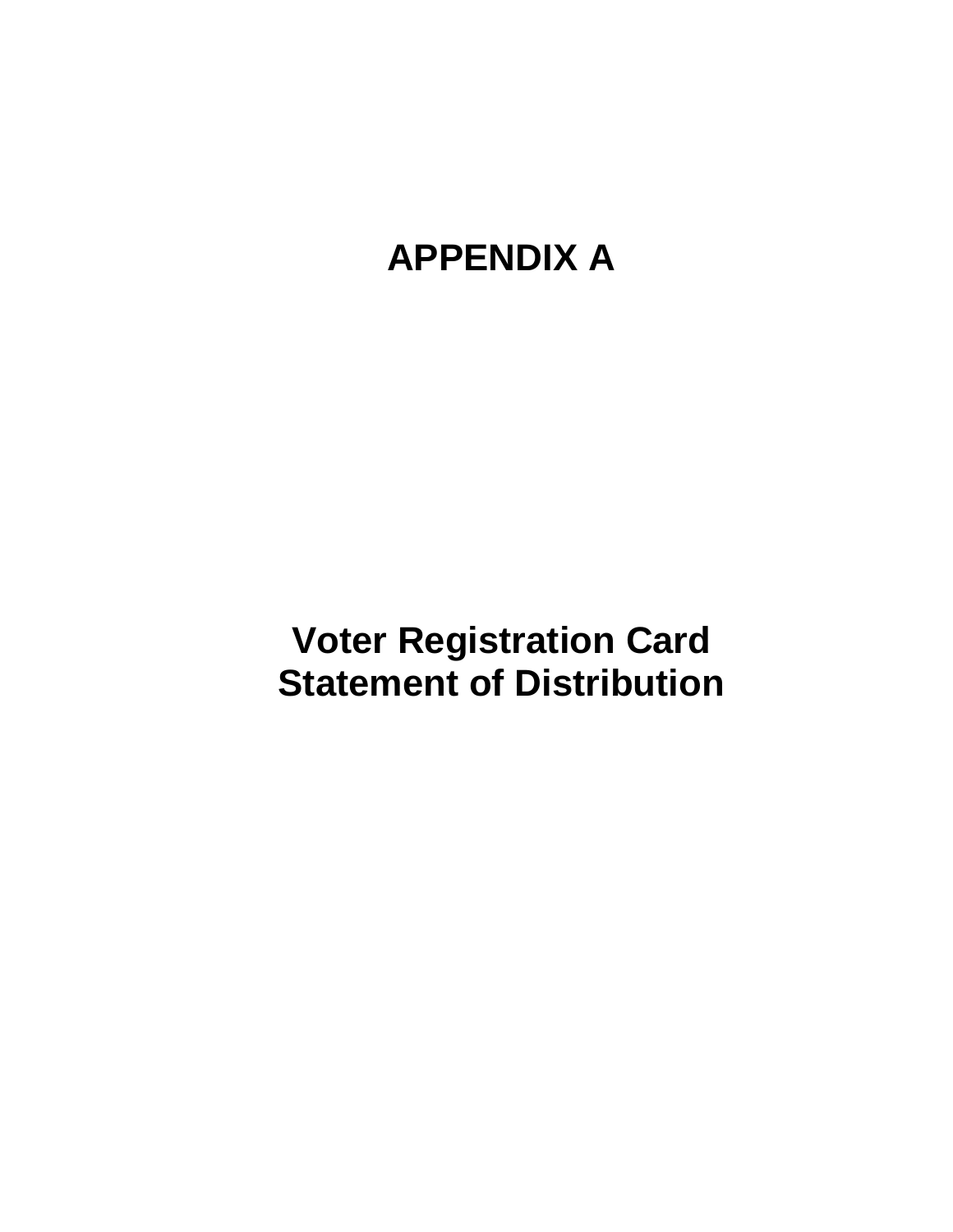# **Voter Registration Card Statement of Distribution** (Office Use Only)

| I.<br><b>General Information</b>                                                                                                                                                                                                     |                     |                                                            |  |
|--------------------------------------------------------------------------------------------------------------------------------------------------------------------------------------------------------------------------------------|---------------------|------------------------------------------------------------|--|
| Name:<br><u> 1989 - Jan Samuel Barbara, margaret eta idazlearia (h. 1989).</u>                                                                                                                                                       |                     | Date:<br><u> 1980 - Jan Samuel Barbara, politik e</u> ta p |  |
| Name of Organization: <u>contract the contract of the contract of the contract of the contract of the contract of the contract of the contract of the contract of the contract of the contract of the contract of the contract o</u> |                     |                                                            |  |
|                                                                                                                                                                                                                                      |                     | Street Address (No P O Box):                               |  |
| City:                                                                                                                                                                                                                                |                     | State:                                                     |  |
| Telephone: ( )                                                                                                                                                                                                                       |                     | Fax: (                                                     |  |
|                                                                                                                                                                                                                                      |                     |                                                            |  |
|                                                                                                                                                                                                                                      |                     |                                                            |  |
| П.<br><b>Proposed Method of Distribution (Check)</b>                                                                                                                                                                                 |                     |                                                            |  |
| <b>Fixed Location</b>                                                                                                                                                                                                                | Mail (Blanket)<br>ப | Petition<br>$\Box$                                         |  |
| Door-to-Door                                                                                                                                                                                                                         | Mail (Targeted)     |                                                            |  |
|                                                                                                                                                                                                                                      |                     |                                                            |  |
| Briefly explain your distribution plan (where will forms be distributed, by whom will they be distributed, etc.).                                                                                                                    |                     |                                                            |  |
|                                                                                                                                                                                                                                      |                     |                                                            |  |

#### III. **Declaration**

I declare under penalty of perjury that I have read and understand the legal requirements on the reverse side of this form and that I will take reasonable steps to ensure that:

- 1) The person or persons distributing registration cards will give a registration card to any elector requesting one; and
- 2) The voter registration cards issued will not be defaced or changed in any way, other than by the insertion of a mailing address and the affixing of postage; and
- 3) Prior to distribution, the affidavit portion of the registration cards will not be marked, stamped, or partially or fully completed by anyone other than an elector or by another person assisting the elector; and
- 4) Persons entrusted with distribution or subsequent collection of completed forms, will be fully advised of the legal requirements outlined on the reverse side of this statement.

| $\sim$<br>Signature: | Date. |
|----------------------|-------|
|                      |       |

**(Important: See Legal Requirements on reverse side of this Statement)**

| Serial Numbers: | (Office Use Only) |
|-----------------|-------------------|
|                 |                   |
|                 |                   |

#### **Fax This Completed Form To: (916) 653-3214**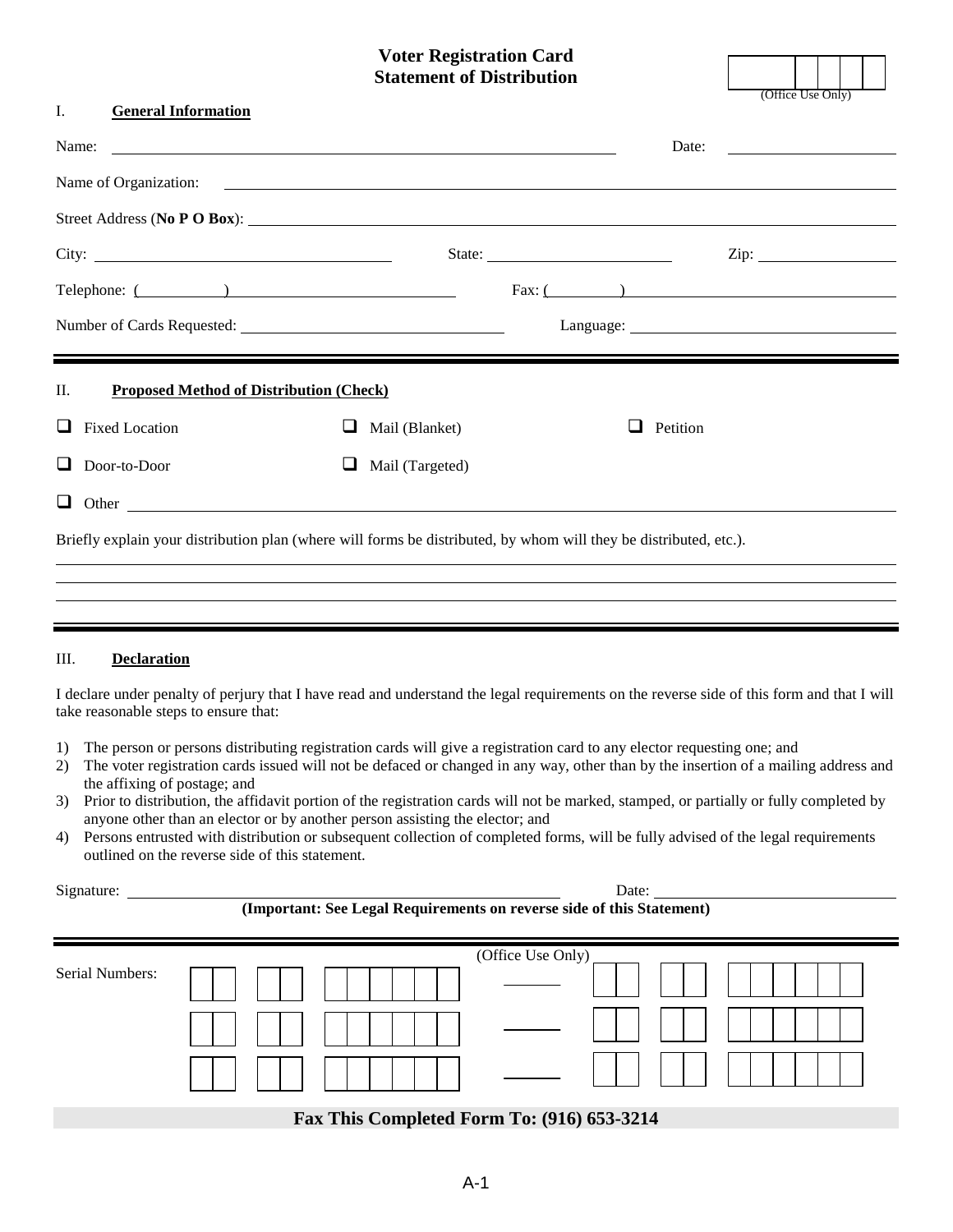#### Legal Requirements

- Important -

The following requirements must be complied with by all persons and/or organizations to whom registration cards are issued. Non-compliance may result in referral to the appropriate law enforcement agency.

Receipt – A person who assumes responsibility for returning another person's completed voter registration card (a completed voter registration card is known as an affidavit of registration) to the elections official, must complete the green box section of the affidavit by signing, dating and listing their name, address and telephone number on the card itself and on the receipt portion of the affidavit. (Elections Code § 2158.)

Return of Affidavits – Persons distributing voter registration cards must return all completed affidavits in their possession within three working days, excluding Saturdays, Sundays, and state holidays. Retaining completed affidavits for more than three days, or denying the voter's right to return his or her completed affidavit is a misdemeanor. All blank cards must be returned to the elections official immediately after the  $15<sup>th</sup>$  day preceding a statewide primary or general election, and whenever instructed to do so by the elections official. (Election Code §§ 2138, 2139, 18103.)

Unsolicited Mailing – Any mailing of a voter registration card to a person who did not request one must be accompanied by a cover letter or other notice with each card, instructing the recipient to disregard the card if he or she is currently registered to vote. (Elections Code § 2158.)

Note: Organizations receiving completed affidavits of registration for delivery to the elections official must ensure that all affidavits completed in whole or in part by prospective registrants are promptly forwarded to the elections official. This includes affidavits containing irregularities or minimal information, i.e. a name and address.

The elections officials, not the organization distributing or receiving affidavits, will determine the validity of the registration.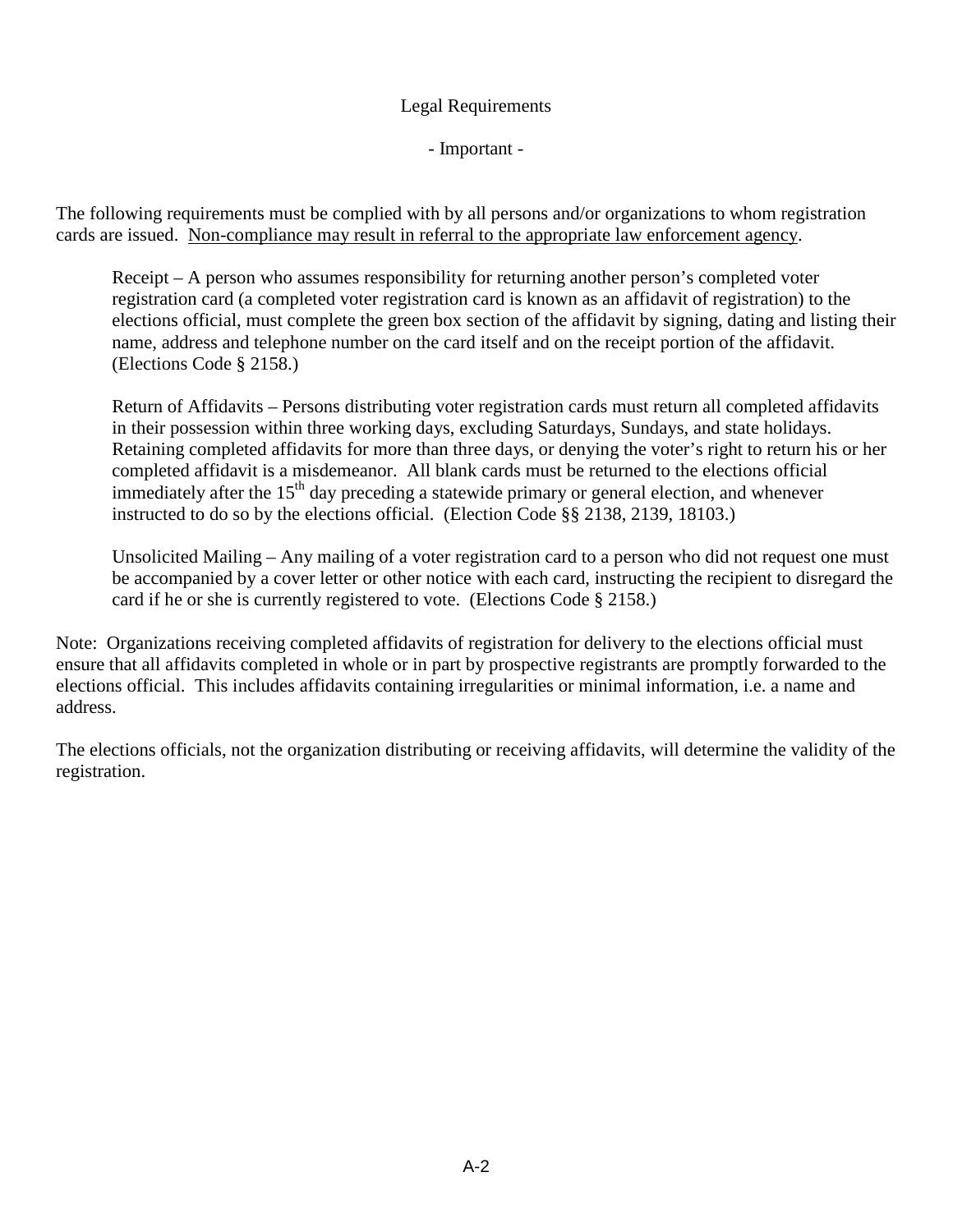# **APPENDIX B**

**Sample Statement of Circulator's Responsibilities and Liabilities**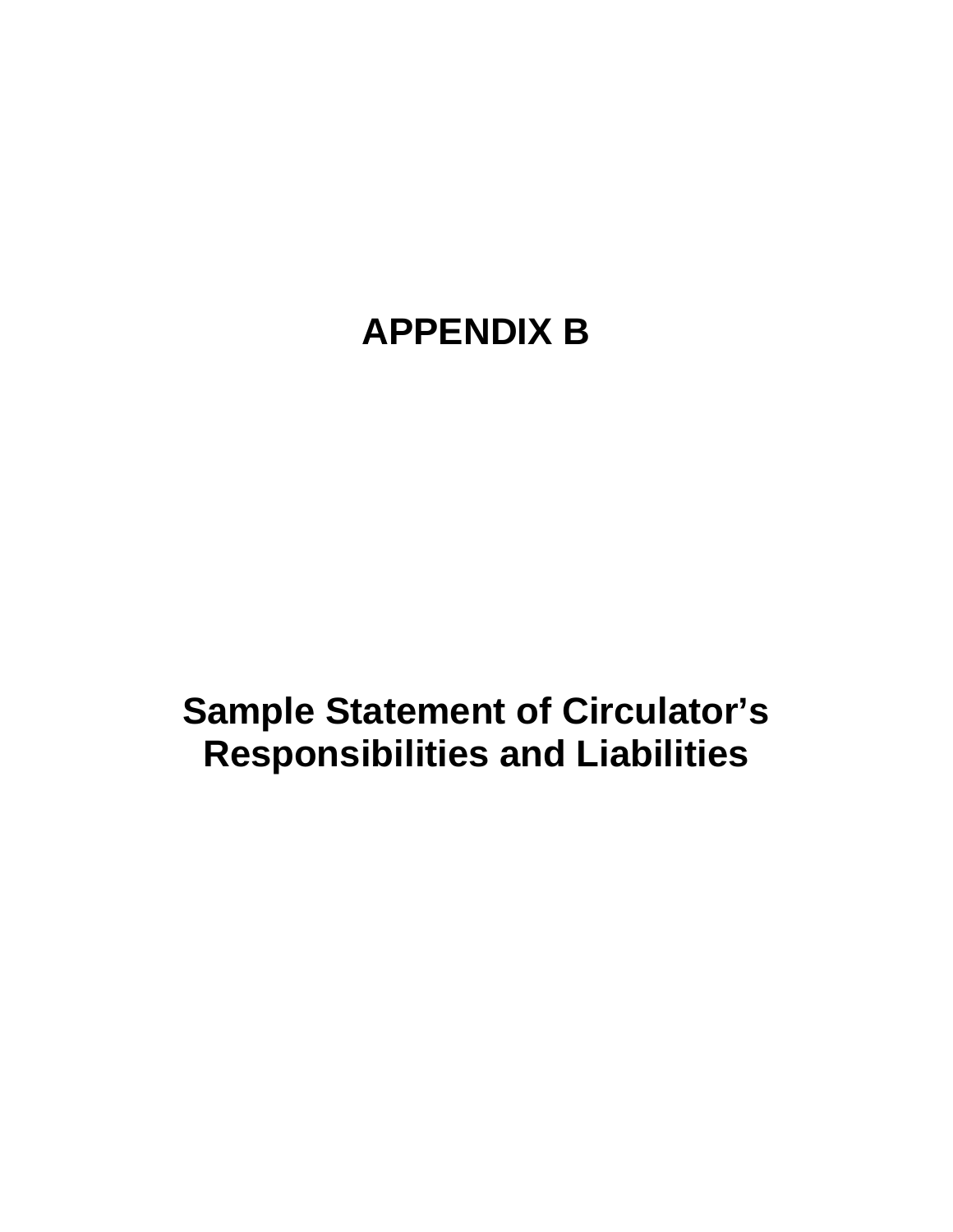# **Statement of Circulator's Responsibilities and Liabilities (Elections Code § 2159.5(a))**

By signing this statement, I acknowledge that I am being paid to register voters in compliance with the California Elections Code and that I have received a copy of this statement. Specifically, I understand and acknowledge:

- I am required to return any completed voter registration cards (completed voter registration cards are known as affidavits of registration) I receive to the voter's county elections official or to mail the cards within three days of their receipt, excluding Saturdays, Sundays, and state holidays. (Elections Code § 2138.)
- An affiant's driver's license number, identification card number, social security number, and signature contained on an affidavit of registration are confidential and shall not be disclosed by myself or the organization that distributes voter registration cards. (Elections Code § 2138.5(a).)
- I shall not use affidavit of registration information for any personal, private, or commercial purpose, including for any of the following:

- The harassment of a voter or voter's household.

- The advertising, solicitation, sale, or marketing of products or services to a voter or voter's household.

- Reproduction in print, broadcast visual or audio, or display on the Internet. (Elections Code § 2138.5(b)(1).)

- I shall employ reasonable security measures, including employing administrative and physical safeguards, and, for affidavit of registration information available in an electronic form, technical safeguards, to protect the voter registration information from unlawful disclosure and misuse. (Elections Code § 2138.5(b)(2).)
- On the day of close of registration for any election, I will immediately return all completed affidavits of registration in my possession to the voter's county elections official. (Elections Code § 2139.)
- For every voter that I help register, I will identify myself in the circulator section of the affidavit of registration by writing my full name, address, telephone number, date, my signature, and the name and phone number of the party that pays me, and will give the receipt to the voter. (Elections Code §§ 2150, 2158(b)(2), 2159.)
- I am required to provide a voter registration card to anyone who requests one. (Elections Code § 2158(b)(3).)
- If I mail voter registration cards to people who have not requested them, I will include a cover letter with the card instructing recipients to disregard the card if they are currently registered to vote. (Elections Code § 2158(b)(4).)
- Voter registration fraud is serious and could be prosecuted as a felony. I further acknowledge that I may be prosecuted for any of the following offenses:
	- 1) Registration of a person that I know to be ineligible to register to vote or registration of a fictitious or nonexistent person. (Elections Code §§18100- 18102.)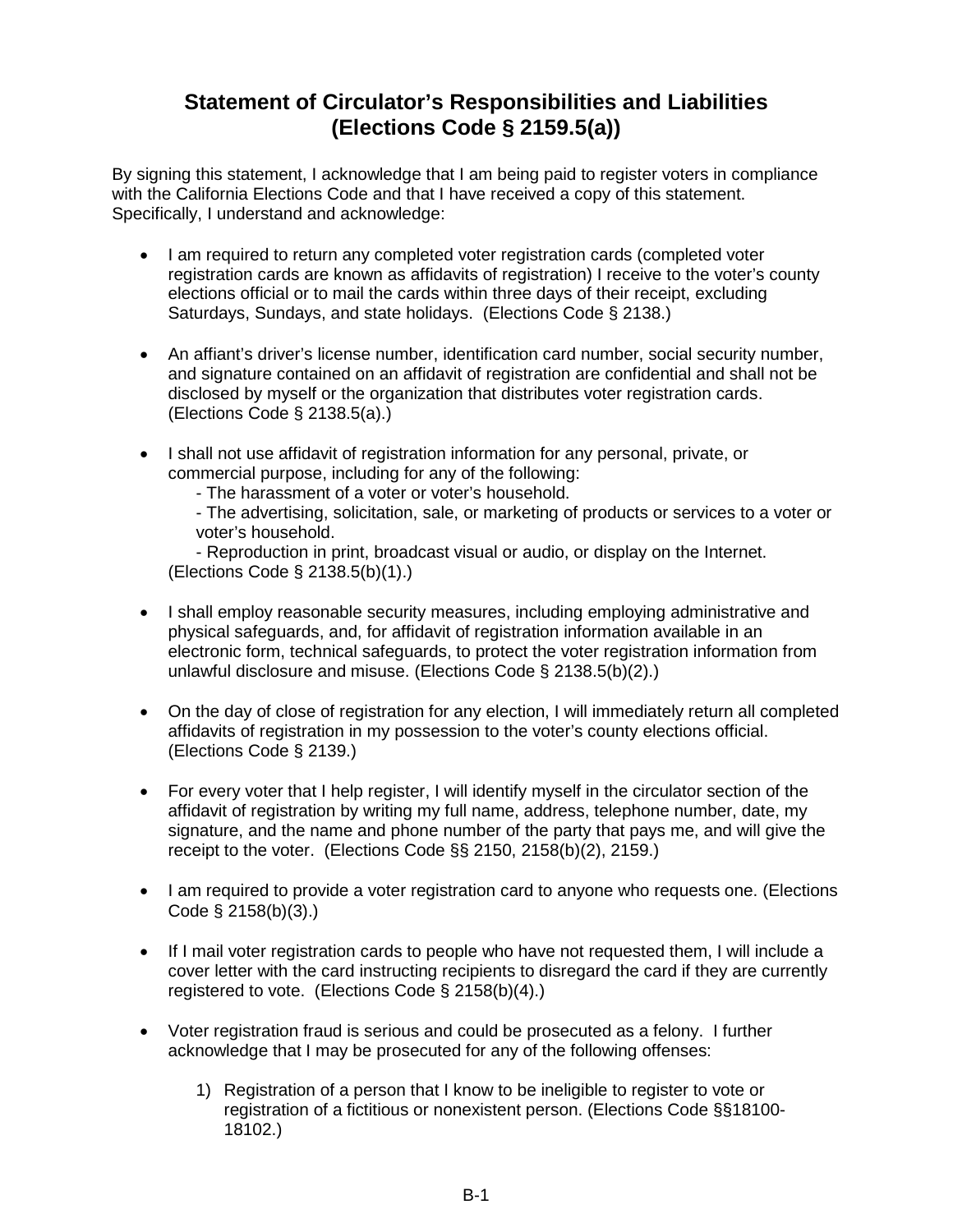- 2) Interference with the prompt transfer to the county elections official of, or the retention of, an affidavit of registration without the voter's consent for more than three days, excluding Saturdays, Sundays, or state holidays. (Elections Code § 18103.)
- 3) Denial of the voter's right to return his or her own affidavit of registration to his or her county elections official. (Elections Code § 18103.)
- 4) Writing or affixing to an affidavit of registration any statement urging or indicating support or opposition to any candidate or measure. (Elections Code § 18105.)
- 5) Alteration of a voter's party preference declaration contained in an executed, or partially executed affidavit of registration. (Elections Code § 18106.)
- 6) Failure to complete the receipt on the affidavit of registration and provide it to the voter; failure to provide a voter registration card to anyone who requests it; and failure to include a cover letter when mailing voter registration cards to people who have not requested them. (Elections Code §§ 2158, 18107.)
- 7) Failure to identify myself in the circulator section of the affidavit of registration by writing my full name, address, telephone number, date, my signature, and the name and phone number of the party that pays me. (Elections Code § 18108.)
- 8) Misrepresenting that I helped a voter register by writing my information in the circulator section of the affidavit of registration, knowing it to be false. (Elections Code § 18108.1.)
- 9) Failure to acknowledge receipt of this written statement of rights and responsibilities and comply with the above listed requirements. (Elections Code § 18108.5.)
- 10) Knowingly disclose a driver license number, identification card number, social security number, and/or signature from a citizen's affidavit of registration to someone other than an elections official or the person or organization in charge of the voter registration drive. (Elections Code §§ 2138.5, 18111.)

Date

 $\overline{\phantom{a}}$ 

\_\_\_\_\_\_\_\_\_\_\_\_ **Date** 

\_\_\_\_\_\_\_\_\_\_\_\_\_\_\_\_\_\_\_\_\_\_\_\_\_\_\_\_\_\_\_ Signature of Employee

\_\_\_\_\_\_\_\_\_\_\_\_\_\_\_\_\_\_\_\_\_\_\_\_\_\_\_\_\_\_

\_\_\_\_\_\_\_\_\_\_\_\_\_\_\_\_\_\_\_\_\_\_\_\_\_\_\_\_\_\_\_ Voter Registration Drive Representative

\_\_\_\_\_\_\_\_\_\_\_\_\_\_\_\_\_\_\_\_\_\_\_\_\_\_\_\_\_\_\_ Print Name

Address

\_\_\_\_\_\_\_\_\_\_\_\_\_\_\_\_\_\_\_\_\_\_\_\_\_\_\_\_\_\_\_ **Telephone**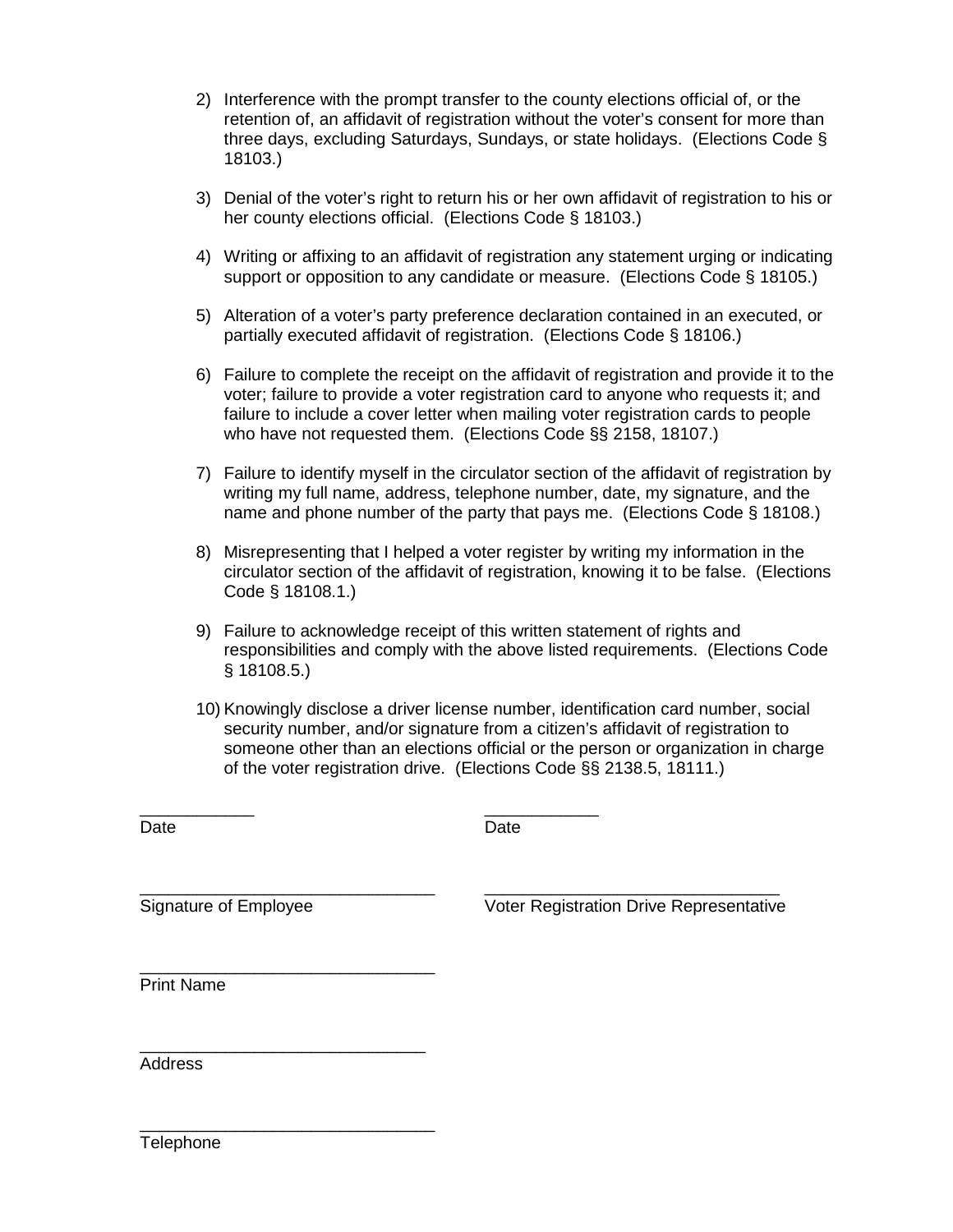# **APPENDIX C**

# **Possible Voter Registration Fraud Indicators**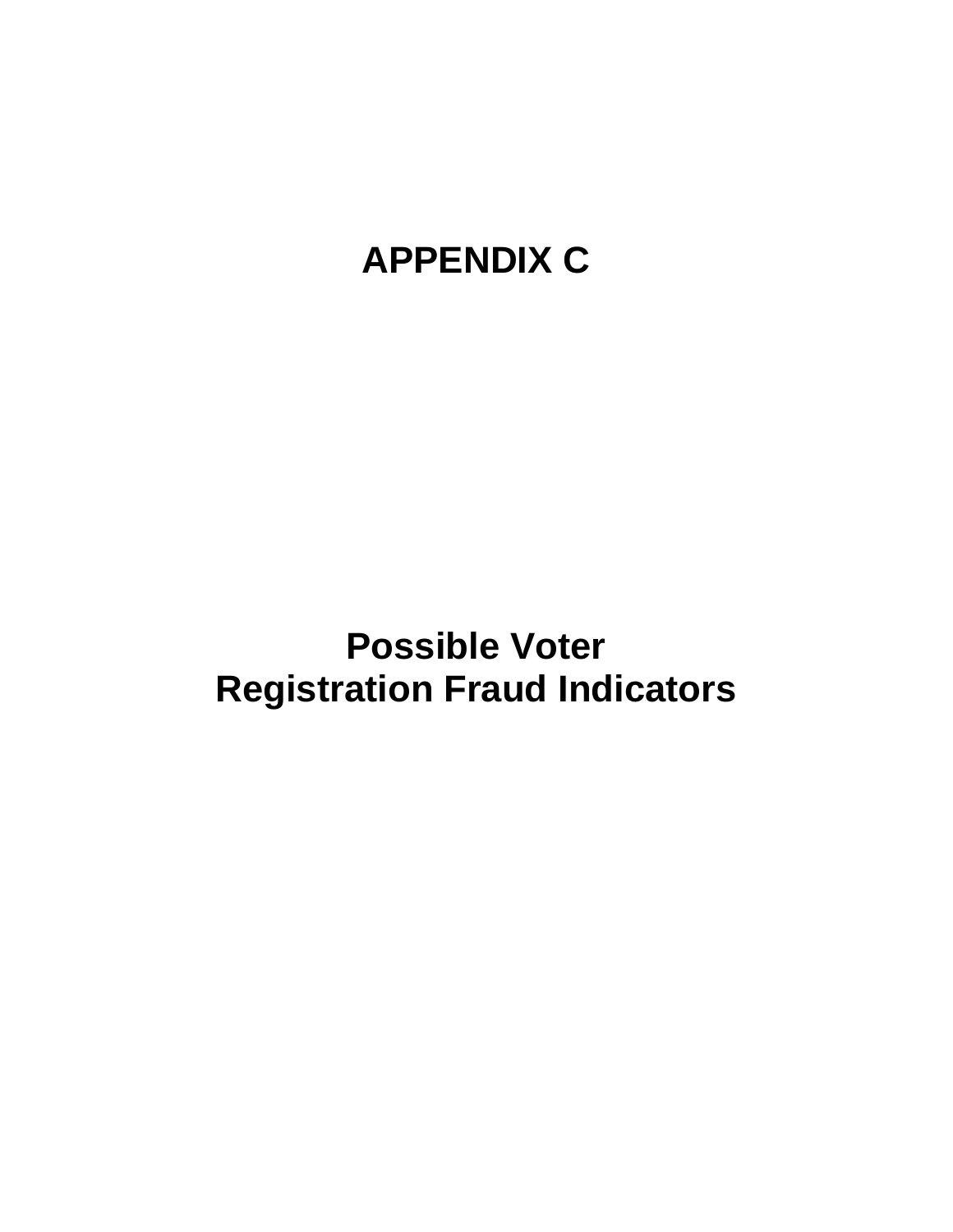# **Possible Voter Registration Fraud Indicators**

As a registration drive organizer, you should be mindful of fraudulent voter registration issues. The following list sets forth a number of different areas where fraud could be present; however, any observations of problems or inconsistency in these areas do not conclusively indicate the presence of fraud.

#### **Address**

Incomplete addresses, missing apartment numbers, common misspellings, zip code mismatches, and the frequent occurrence of temporary housing addresses (shelters, missions, halfway houses).

### **Date of Birth**

Month and day are out of range (e.g. February  $29<sup>th</sup>$  in a non-leap year, June 31<sup>st</sup>).

## **California Driver License or State Identification Card Number**

The California driver license or state identification card number will always be a letter followed by 7 numbers. The letters I, L, Q, T and X were never used in the issuance of numbers on California identification cards or driver licenses.

### **Social Security Number**

The valid range for the last four digits of a social security number is 0001- 9999. A social security number with four successive zeros is invalid.

### **Telephone Number**

If the phone number is disconnected, the wrong party, or a fax line.

### **Political Party Preference**

If the political party preference has been crossed out, erased, changed, or completed with a different pen.

### **Previous Registration**

If circulators submit large groups of affidavits of registration that do not contain previous registration information.

### **Assisting Circulator Section**

Affidavits missing any part of the circulator's full name, address, telephone number, signature, or the name and phone number of the paying party is out of compliance with Elections Code section 2159.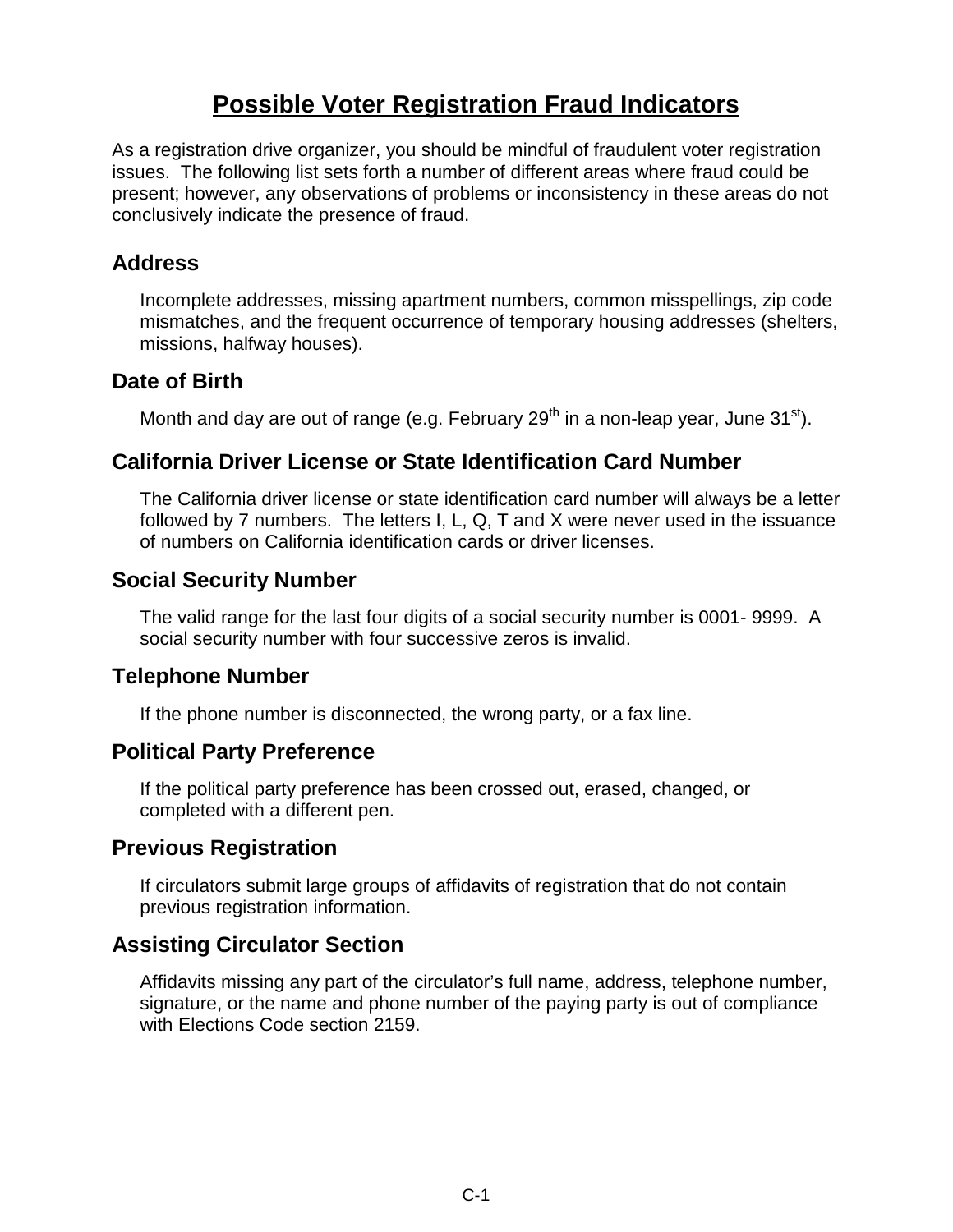# **APPENDIX D**

**Voter Registration – Frequently Asked Questions**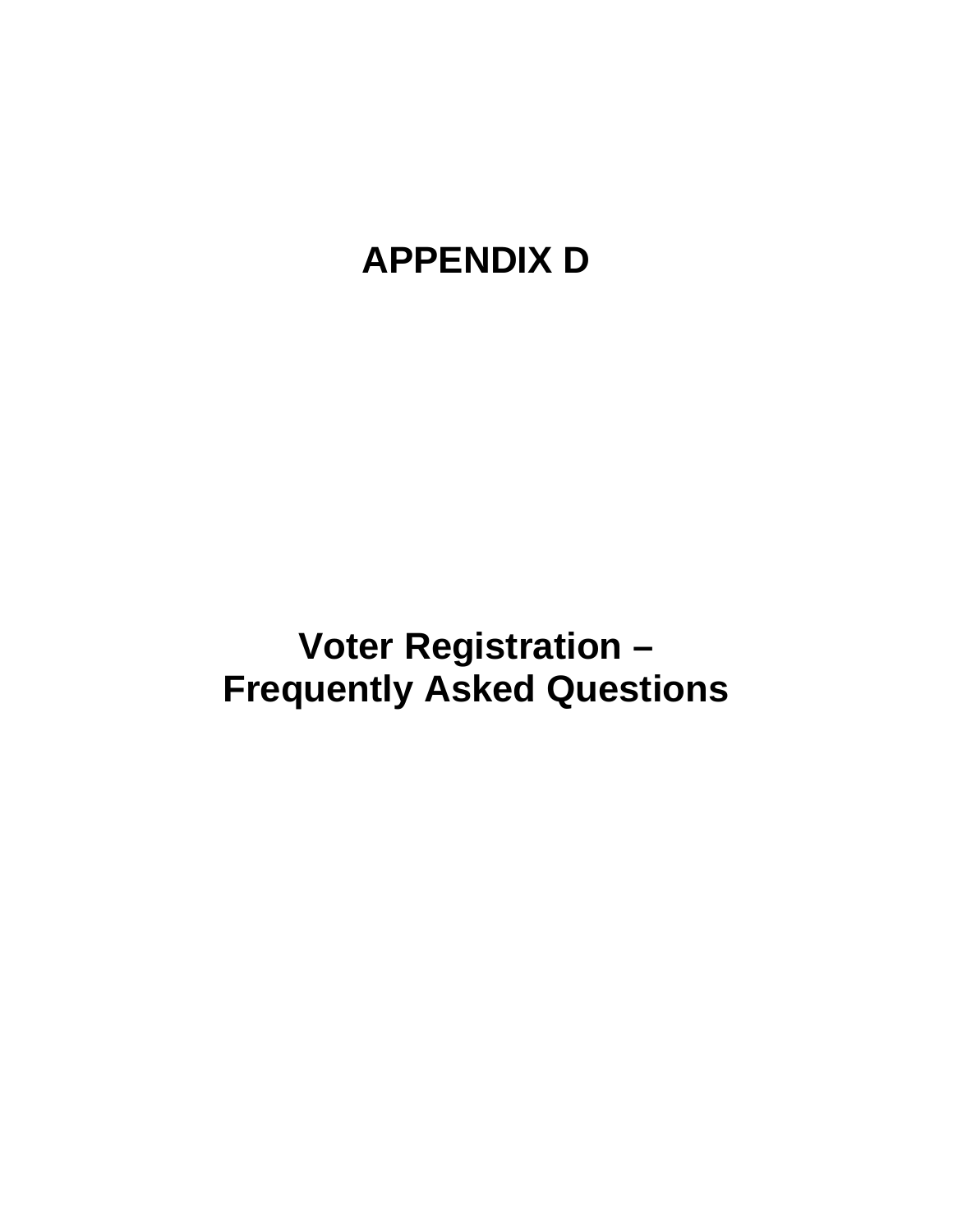### **Who is eligible to register to vote?**

Anyone can register to vote if they are:

- A United States citizen,
- A resident of California,
- 18 years of age or older on Election Day,
- Not currently imprisoned or on parole for the conviction of a felony currently , and
- Not found by a court to be mentally incompetent.

## **Must a person provide identification when registering to vote?**

- Yes. When registering or re-registering to vote, the voter must provide a California driver license or state ID number, if they have one, in the fields provided on the affidavit of registration.
- If the voter does not have a California driver license or state ID number, they must provide the last four numbers of their social security number in the field provided.
- If the voter does not have a California driver license, a state ID card or a social security number, the voter can still register. The county elections official will assign a unique identification number to the voter.
- Item 17 of the affidavit of registration must be completed if the voter has been previously registered to vote.

# **When is the last day to register to vote for an election?**

A person must submit a completed and signed affidavit of registration to their county elections office no less than 15 days before an election to be eligible to vote in that election.

# **Can inmates register and vote?**

A person who is convicted of a felony loses the right to register and vote while they are imprisoned or on parole for the conviction of a felony. Once their state prison term or county jail term (for serving a state prison sentence and parole period is completed, the person's ability to vote (if they were previously registered) or to register and vote is restored. For more information on the rights of people who have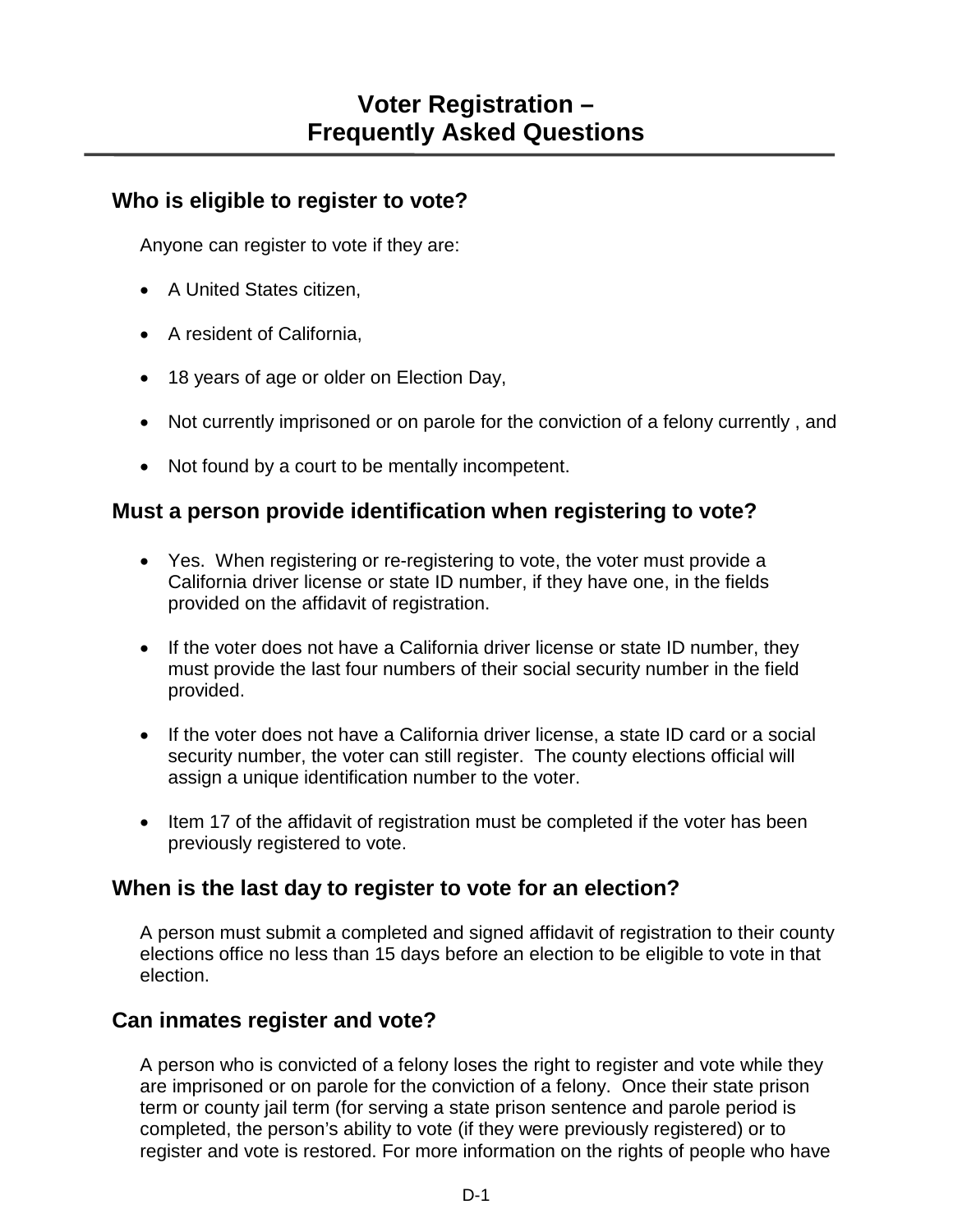been incarcerated, please see the Secretary of State's [Voting Rights for Californians](http://www.sos.ca.gov/elections/voting-resources/new-voters/who-can-vote-california/voting-rights-californians/)  [with Criminal Convictions or Detained in Jail or Prison.](http://www.sos.ca.gov/elections/voting-resources/new-voters/who-can-vote-california/voting-rights-californians/)

### **When must a voter re-register to vote?**

A voter must re-register to vote:

- Whenever there is a change in residence address. However, if a voter moved into a temporary residence that they do not intend to be their permanent residence, they can continue to use their prior residence where they were previously registered to vote as the address for the purpose of voting.
- To change their political party preference.
- To change their surname.

Upon re-registration, Item 17 of the affidavit of registration must be completed with the voter's previous registration information.

#### **If a voter just moved within their county, do they need to re-register to vote?**

If a voter moved to a new address within the same county, they can either re-register to vote or they can update their registration with a written notice to their county elections official.

# **If a voter did not vote in the last election do they need to re-register?**

No. In general, a voter is registered for as long as the voter lives at the same address. However, if a voter has not voted in the last several elections, they may be sent a request to confirm that they have not moved.

## **If a person does not vote in a primary election, will they be able to vote in the following general election?**

Yes.

### **If a voter is away at school, what address (college or parents') can they use?**

A voter may use whichever address they consider to be their domicile, but not both.

## **If a person is on probation, mandatory supervision, or post-release community supervision can they register to vote?**

Yes.